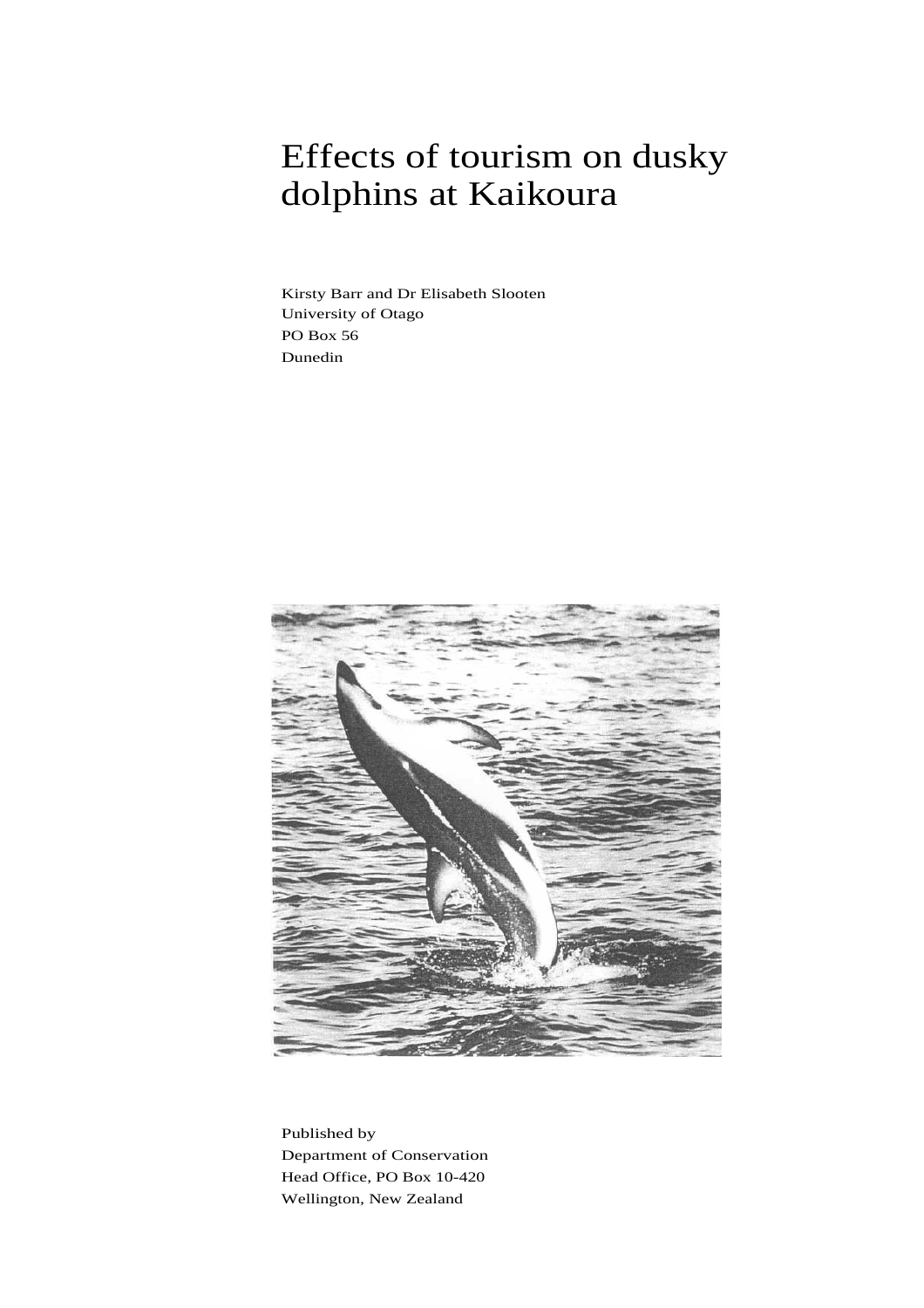This report was commissioned by the Science & Research Unit

ISSN 1171-9834

© 1999 Department of Conservation, P.O. Box 10-420, Wellington, New Zealand

Reference to material in this report should be cited thus:

Barr, K. and Slooten, E., 1999 Effects of tourism on dusky dolphins at Kaikoura. *Conservation Advisory Science Notes No. 229*, Department of Conservation, Wellington.

Keywords: Dusky dolphins, marine mammals, tourism, Kaikoura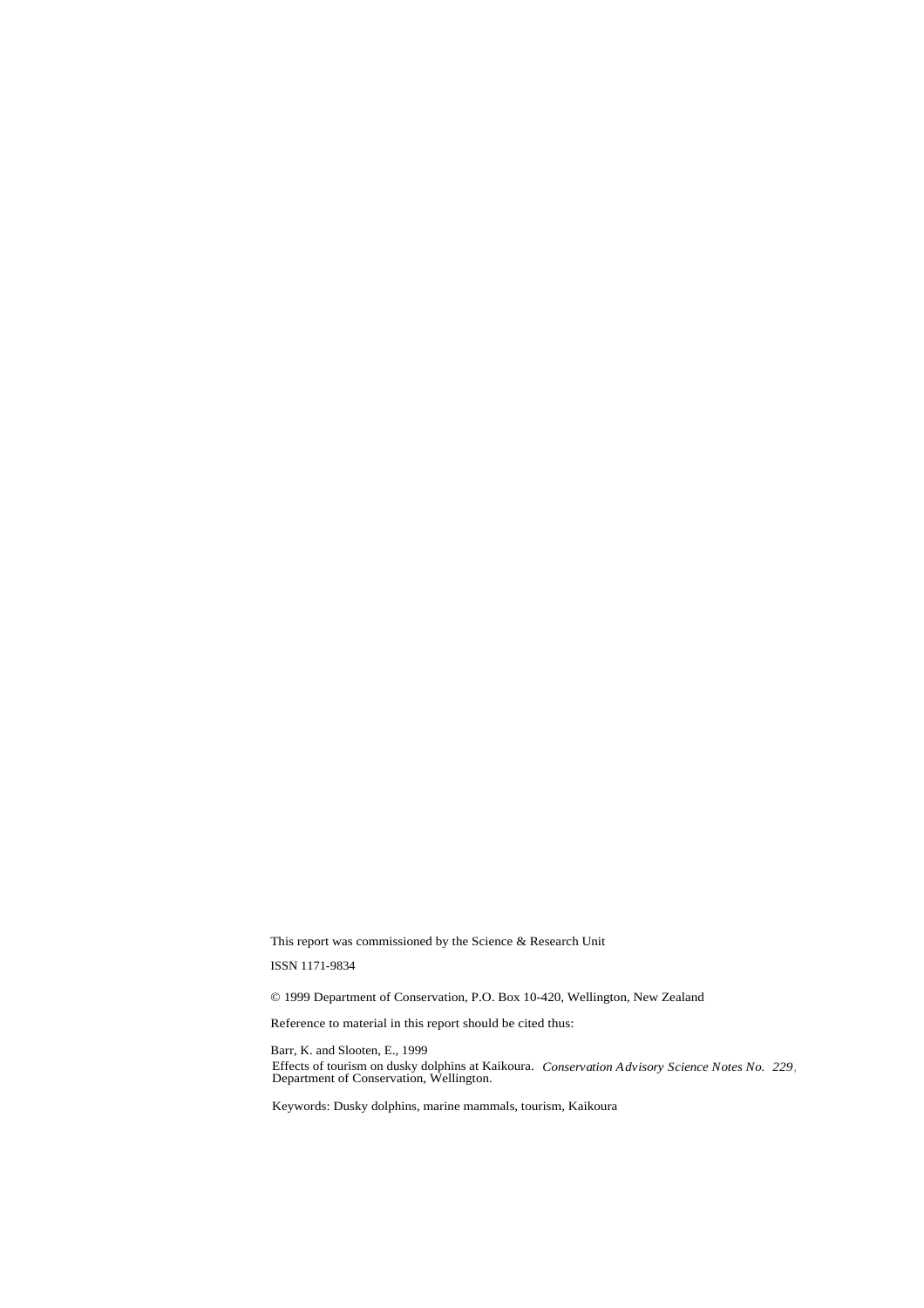## 1. Introduction

Dusky dolphins are found in nearshore waters off New Zealand south of about 37 degrees latitude (Baker 1983). The size of the New Zealand dusky dolphin population is unknown. No population surveys have yet been conducted. Likewise, the distribution of dusky dolphins around New Zealand is poorly understood, although Kaikoura appears to be the stronghold of the local population. Dusky dolphins are clearly much less common in other parts of New Zealand waters.

Off Kaikoura, dusky dolphins can be found throughout the year (Cipriano 1992) in pods that usually range in size from 6 to 300 individuals. During daytime in summer, they frequently come within 1 to 3 km of shore to socialise, rest and feed. Most feeding appears to occur during the evening and night in deep water, around the near shore Kaikoura Canyon (Wursig *et al.* 1991, 1996). Dusky dolphins mainly eat lantern fishes and squid that migrate vertically to within 50-100 m of the surface at night (Cipriano 1985, 1992).

Historically, dusky dolphins at Kaikoura have lived with low to moderate boat traffic for many years, mainly from fishing boats. Over the past seven years, however, Kaikoura has experienced an increase in commercial and non-commercial boating activity. The first New Zealand commercial tours to view and swim with dolphins began in Kaikoura in 1989. At present dusky dolphins are regularly approached by boats during the summer, and recently commercial trips have become regular during the winter months. Three commercial companies are licensed to take tourists out to view dolphins. Private boats also approach the dolphins, and fishing boats are active daily in the area where the dolphins are present. Two of the commercial companies are licensed to allow tourists to enter the water to swim with the dolphins. Whale Watch Kaikoura is also permitted to swim with dolphins, but so far has not actioned this.

The purpose of the Marine Mammals Protection Regulations (MMPR, 1992) is to:

"make provision for the protection, conservation, and management of marine mammals" and "regulate human contact or behaviour with marine mammals either by commercial operators or other persons, in order to prevent adverse effects on and interference with marine mammals" (Section 4, Purpose).

Disturbance to dusky dolphins could potentially have both short- and longterm effects. For example, close contact with humans may alter behaviour of individuals or pods of dolphins in the short-term. Stress may manifest itself through avoidance of humans or aggression towards humans (Tyack 1987). Repeated and prolonged contact with humans could result in a disruption of "critical behaviours" such as feeding, rest and reproduction, which in turn may threaten the long-term health and growth of the population (Richardson *et al.* 1995).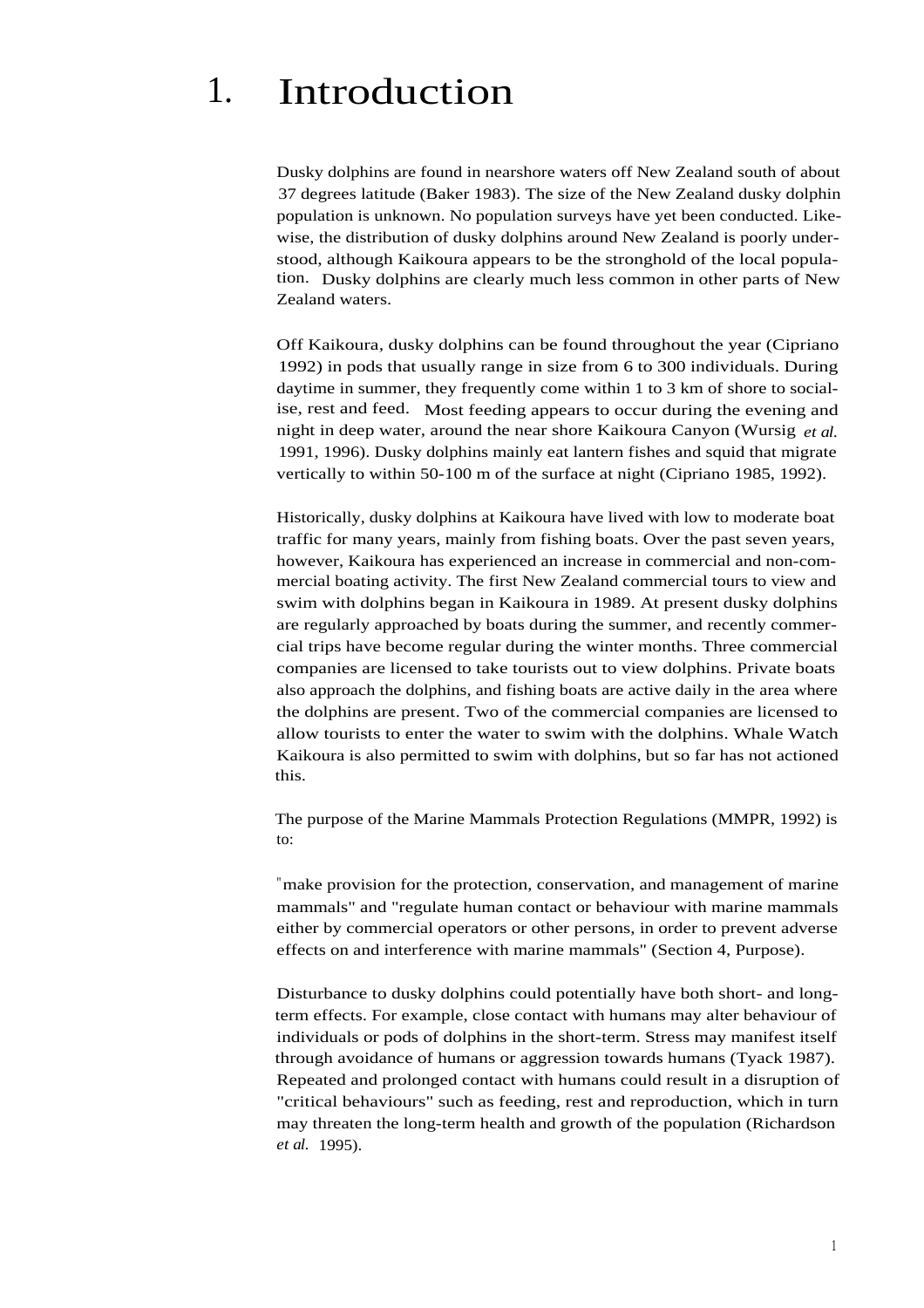## 2. Aims of this report

- $1.$  This report summarises the main findings of the first thorough study on dolphin watching at Kaikoura and its effects on the behaviour and movement patterns of dusky dolphins (Barr 1997).
- 2. We also answer a set of questions posed by the Department of Conservation about the implications of this research for the management of dolphin viewing at Kaikoura. The Department is considering whether or not to allow any greater level of dolphin watching effort at Kaikoura. DOC would also like advice on which modifications to current dolphin viewing operations or to the dolphin watching regulations might be most effective at avoiding, remedying or mitigating adverse effects.

## 3. Research methods

### 3.1 FIELDWORK

Several techniques have been used by researchers to assess the impacts of whale and dolphin watching (IFAW 1995). Observations from whale and dolphin watching boats or planes themselves are not ideal, because the observer is on board a source of potential disturbance. A thorough assessment of the effect of boats on dolphin behaviour requires observations with and without boats present. If the animals are too far offshore to allow the use of observation sites on land, observations should be made from a separate boat, plane or other platform that stays at a distance at which it has little or no effect on dolphin behaviour.

Observation sites on shore or other stationary platforms are ideal, because they remove the possibility of observer disturbance and allow the comparison of dolphin behaviour in the presence and absence of boats. The only disadvantage is that behaviour observations are less detailed from a distance.

Kirsty Barr observed dusky dolphins from Ota Matu Lookout Point (73 m high, 42° 29' 029" S, 173 ° 31' 711" E), 19 km south of Kaikoura Peninsula (Fig. 1). Data were collected on 118 days from December 1993 to April 1994 and October 1994 to April 1995, when dolphins were within 10 km of the coast during the day. This period covers the main season of commercial dolphin watching tours. Observations were made over a total of 443 hours and 39 minutes (average  $=$  3 hrs, 46 mins per day). There was no significant difference between the first and second field season in the time spent observing dolphins each day and each month  $(F3,90 = 0.26, p = 0.851)$ .

### **Theodolite tracking**

Dolphin and boat movements were tracked using a Leitz-Sokkisha digital theodolite with 30x monocular, connected to a computer for data storage (Wursig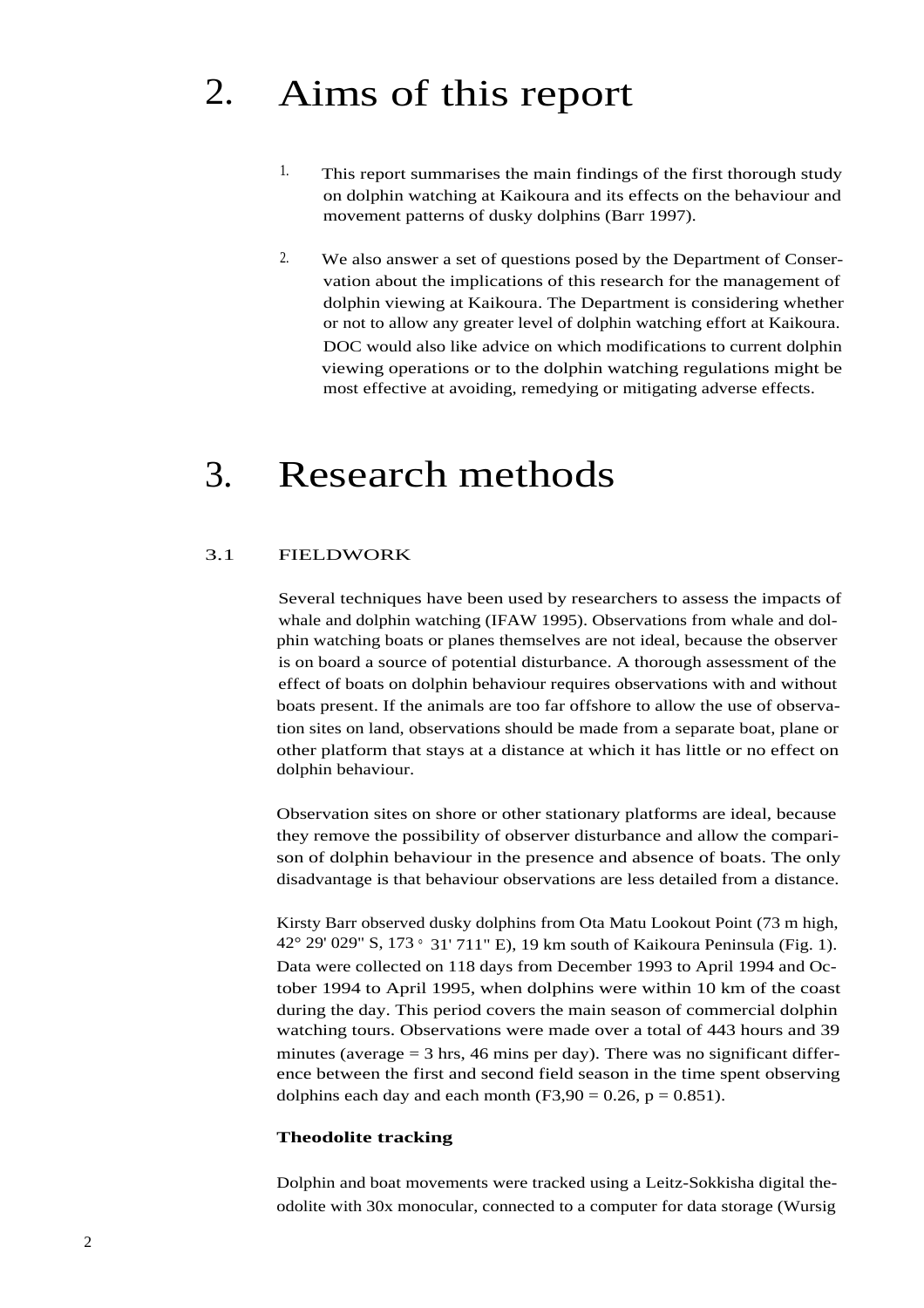*et al.* 1991; Mayo & Goodson 1993). A theodolite (surveyor's transit) measures vertical angles relative to gravity and horizontal angles from a selected reference point. The horizontal zero of the transit was repeatedly checked and reset throughout the day. Positions were automatically entered into a computer in the field.

Theodolite tracking was done continuously for periods lasting ten minutes each, with a maximum of four periods completed per hour of observation. Boat movements within 500 m of focal dolphin pods were tracked. During each period, the size of a focal pod, pod dispersion, group envelope, and the activity of human swimmers were recorded. Pod dispersion was recorded by rapidly recording theodolite fixes of opposite ends of the dolphin pod (Cipriano 1992). Group envelope was described using four main categories: 1) "closed" (closely spaced dolphins moving as a unit); 2) "open" (loose collection of dolphins spread over 100 m to 500 m with haphazard dolphin movement); 3)" widely scattered" (individuals and small subgroups spread over a wide area  $(>1 \text{ km})$  and moving independently); and 4) "extended" (tightly spaced dolphins spread in a long, narrow line or wedge (>500 m long) moving as a unit).

### **Surface activity levels**

Surface activity was recorded to determine whether it increased or decreased in the presence of boats. A "clean leap" describes a dolphin leaping into the air and making a clean head-first re-entry. A "slap" describes a dolphin partially or completely leaping out of the water and hitting the water surface on its side, back or belly, creating a splash on re-entry (Ostman and Folkens, in prep.).

The number of leaps and slaps was recorded in scans of the whole dolphin group. Each observation of surface activity consisted of three scans made over one minute, looking from one side of the dolphin pod to the other. Scanning in one direction ensured that observations were not biased towards repetitive behaviours of a few dolphins, but effort was spread evenly over the whole pod. A maximum of three surface activity observations were made per hour.

The size of the focal pod, the number and type of boats present, and the activity of swimmers within 300 m were also recorded during every set of scans. The number of clean leaps and slaps per 100 dolphins was used for comparisons between dolphin pods with and without boats present, observations with different boat types, etc.

### **Environmental conditions**

At the start of each hour of observations, the following environmental conditions were recorded: Beaufort Sea state  $(0 = \text{flat callm}, 1 = \text{surface broken by})$ ripples,  $2 = \text{small wavelets}$ ,  $3 = \text{scattered white caps}$ ,  $4 = \text{many white caps}$ (Lamont 1994), percentage cloud cover (how much of the sky was obscured by clouds), and an arbitrary scale of dolphin visibility ( $1 =$  excellent,  $2 =$  good, 3 = poor). Observations began at sunrise and ended when the dolphins had moved too far from shore to be seen accurately. In good weather, this was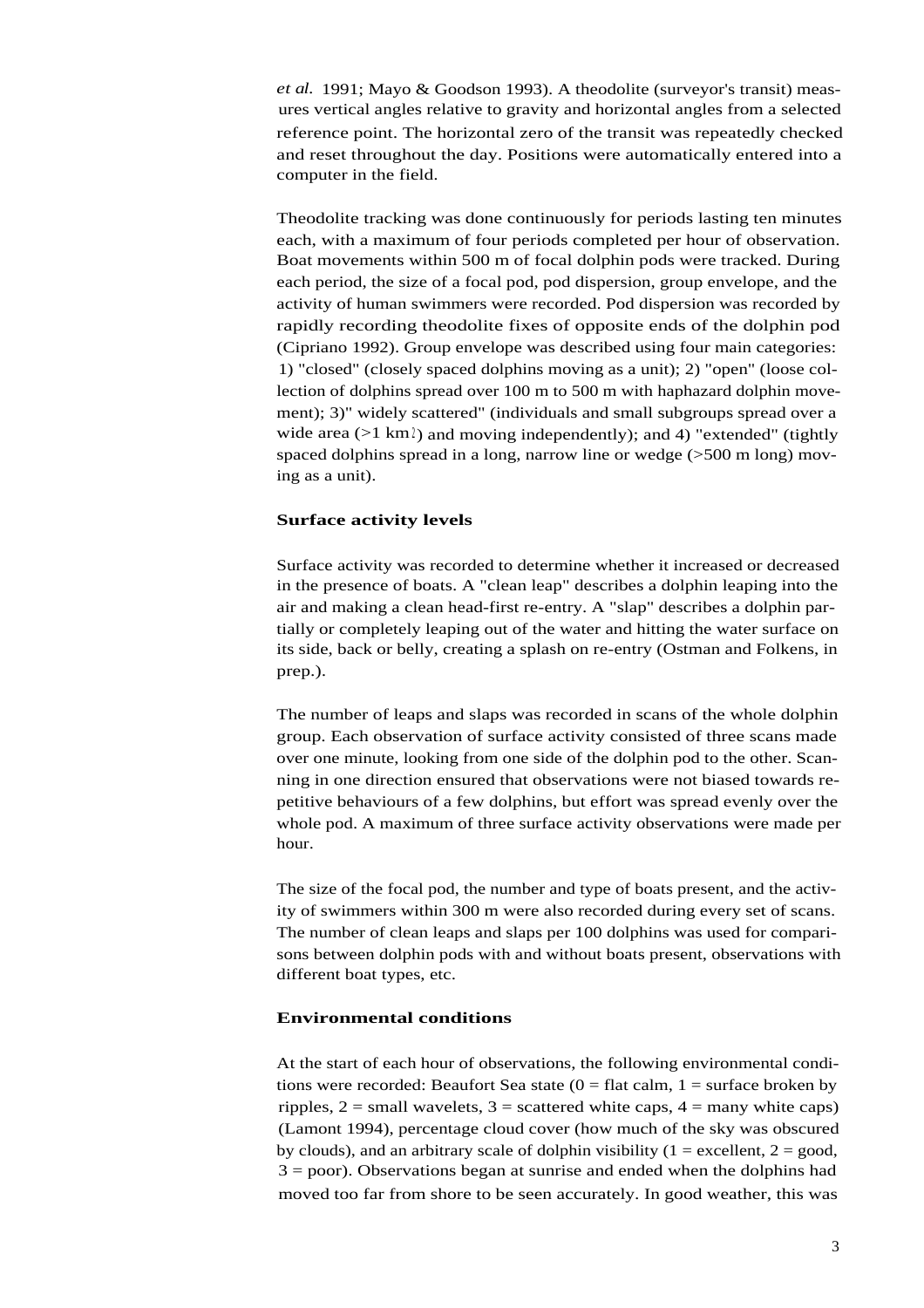usually when the dolphins had moved farther than 7 km from the study site. Data were not collected when wind strength exceeded Beaufort 3, or in rain or fog as these conditions obscured dolphins, making theodolite tracking inaccurate.

### **Daily summary**

Each day that dolphins were observed, the following were calculated: total observation time, number and type of boats that approached within 300 m of a dolphin pod, and percentage of time boats were present within 300 m of the dolphin pod. Boats were defined as "present" when within 300 m of a dolphin pod as this is the distance used to regulate boat activity in the MMPR (1992). Boats were classified into one of three" use-class" categories: 1) commercial (whale and dolphin watching boats), 2) fishing (commercial fishing boats that worked daily in the area), and 3) private (predominantly recreational boats but also including research boats, DOC and professional photographers).

### **Ten minute summary**

Dolphins and boats were tracked for ten minute periods in the presence and absence of boats. Occasionally, it was not possible to record the positions of boats and dolphins exactly at the end of ten minutes. Therefore, a range from seven to thirteen minutes was allowed for summarising data into groups.

The mean speed, pod dispersion, and number of directional changes made by dolphin pods were also calculated for each observation period. To minimise errors associated with non-linear travel, travel speeds were calculated using two successive theodolite positions recorded within 240 seconds of each other. These individual speed estimates were used to calculate the mean speed for each period. The mean numbers of directional changes were calculated for each period using the same successive theodolite positions. A change in direction was defined as a change in orientation of 245 ° by a focal pod. Dolphin density was calculated by dividing the number of dolphins by the mean dispersion of the pod.

### 3.2 ANALYSIS

From the sighting station's position, its height above the sea surface (corrected for tidal fluctuations), and the position of a landmark used to zero the horizontal scale, each theodolite position was translated into x and y co-ordinates on a map using TTrak (Theodolite-Tracking data analysis program; Cipriano 1990). This allowed the exact location of dolphin pods and boats to be determined. Under good sighting conditions and with the dolphin pod within 5 km of the observation site, this system provides position accuracy within 5 m (Wursig *et al.* 1991). Successive positions were used to calculate speed of travel, direction of movement, distances of dolphins and boats from shore and from each other, and changes in orientation. See Wursig *et al.* (1991) or Mayo & Goodson (1 993) for more complete descriptions of theodolite tracking techniques.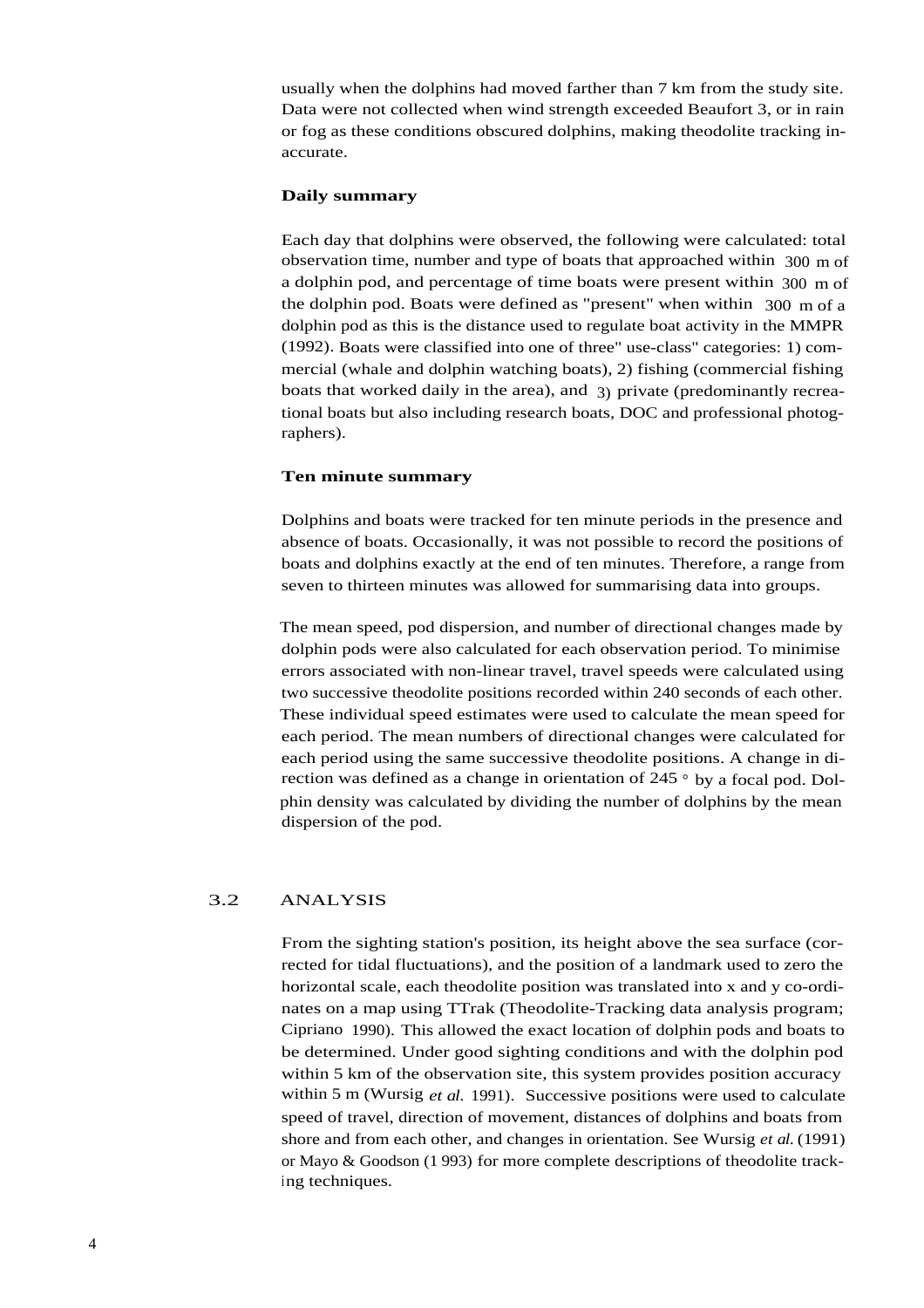Cipriano (1992) found that some dusky dolphin behaviours changed in relation to time of day. To account for the effect of time on dolphin behaviour, data for each day were divided into two-hour time blocks, beginning at sunrise and continuing through all daylight hours.

To document the exposure of dusky dolphins to human activities, the level of boat activity around dolphins and the types of boats that visited them were quantified. Tests were carried out to determine whether boat activity varied among the summer and autumn months and during the day. General linear models were used to investigate differences among months and between seasons for each of the following variables: percentage of observation time that boats were present, number of boats, number of commercial, fishing and private boats, and time spent observing dolphins.

The effects of time of day on dolphin behaviour were studied using general linear models. The effect on dolphin behaviour of boats and swimmers, the number of boats, and type of boats were also investigated using general linear models. The effect of these factors on the spacing of dolphins within a pod (pod envelope) was studied using chi-square tests and log-linear analysis.

All data were analysed using Version 6.10 of the SAS statistical software package (SAS Institute, Cary, North Carolina). All statistical tests are at the 95% significance level (i.e.  $p < 0.05$ ).

## 4. Main findings

### 4.1 BOAT ACTIVITY

A high level of boat activity was observed south of Kaikoura over the study period from December 1993 to April 1994 and October 1994 to April 1995. One or more boats were present within 300 m of the dolphin pod under observation for 72% of the observation time (average across both seasons). There was a significant increase in the proportion of time boats were present, from 65.23% of observation time in the first field season to 78.28% in the second field season (Fig. 2). This difference was statistically significant (general linear model: F1,92 = 3.97, p = 0.049).

This large proportion of time is due, in part, to extensive communication between commercial skippers, fishing boats, and commercial aircraft about the position of dolphin pods. This means that boats leaving a dolphin pod are soon replaced by other boats which do not have to search for dolphins themselves.

Boats were observed to approach within 300 m of a dolphin pod on a total of 949 occasions during the study period. Once dolphins were located at dawn, their movements and positions were almost continuously followed until dusk by commercial whale and dolphin watching skippers. It is possible that the arrival and departure of vessels is as potentially disruptive as vessels remain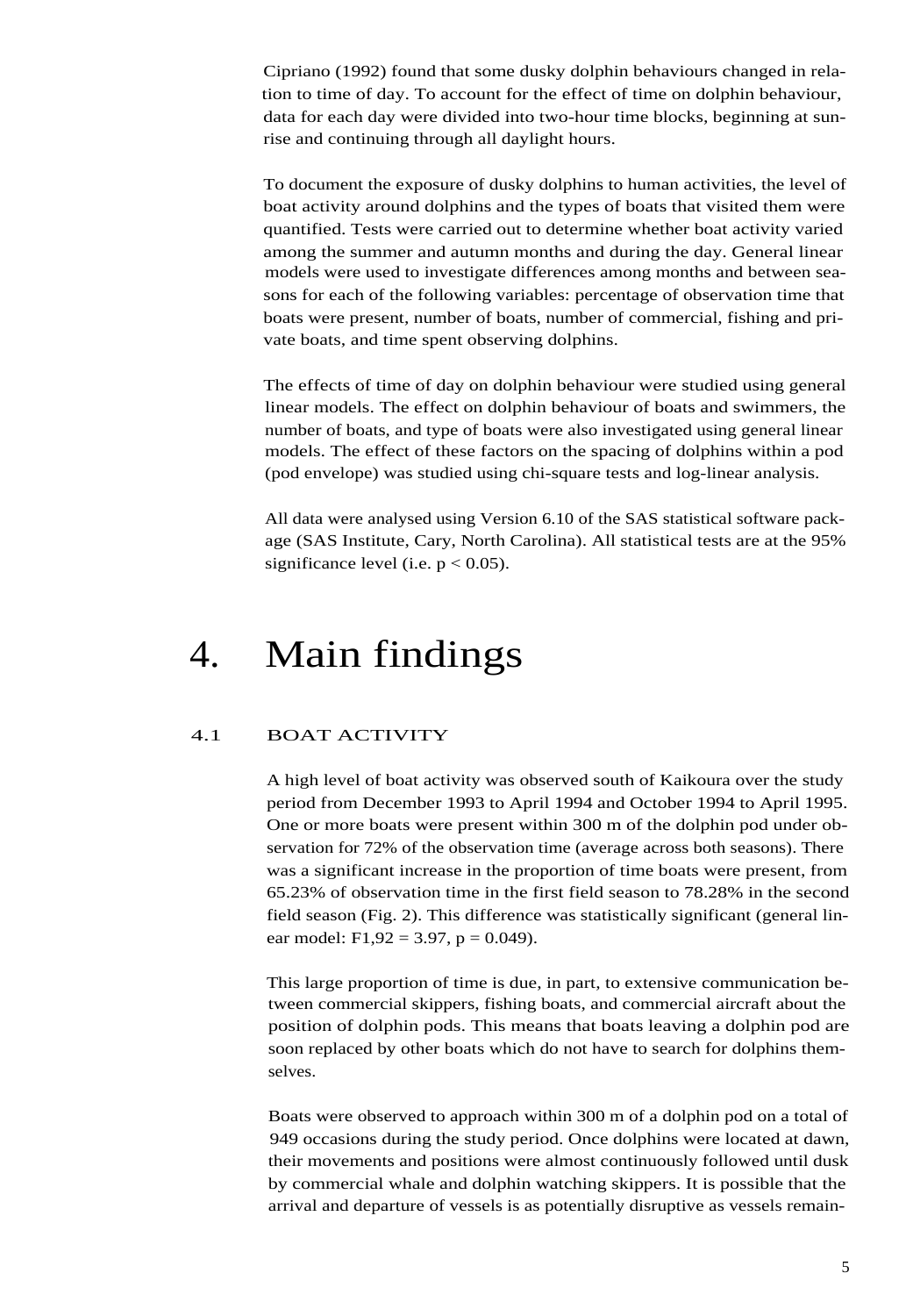ing continuously with the group. Of 776 ten-minute blocks of observation time, 34% contained either a vessel arrival or departure.

On average, eight boats approached within 300 m of the dolphins each day of observations (about two boats per hour of observation), an average of seven commercial boats and one private boat. The mean number of boats observed per day increased significantly from 7.1 per day in the first field season to 9.0 in the second field season (t = -14.27, DF = 97, p < 0.001). As there was no significant difference in observation time between the first and second field season and observations ceased when sea conditions exceeded Beaufort sea state 3, the increase in the mean number of boats present was not the result of better dolphin watching conditions but reflects a real trend. Time of day also significantly affected the mean number of boats approaching dolphins, with the highest number of boat approaches during mid to late afternoon  $(F5,770 = 3.68, p = 0.003).$ 

Commercial dolphin and whale watching boats made up 84.4% (793 boats) of all boats present. Fishing boats made up 5.4% (52 boats), and 9.4% (104 boats) were private boats. The number of commercial and private boats that visited the dolphins per day increased significantly from the first to the second field season (Fig 3; F1,89 = 7.71,  $p = 0.007$  and F1,89 = 6.19, $p = 0.015$  for commercial and private boats respectively). Tour operators have noticed that the number of private boats visiting dolphins and the number of people wanting to take commercial tours has continued to increase since this study was done. Tourist demand is expected to continue increasing.

## 4.2 BREACHES OF THE MARINE MAMMALS PROTECTION REGULATIONS 1992

Under the MMPR (1992) no more than three boats and/or aircraft are permitted within 300 m of a dolphin pod. The maximum number of boats present with dolphins at one time exceeded three during 8.2% of observations during which boats were present. In 95% of these observations, commercial and private boats were present. When three boats were already with the dolphins, most additional boats waited beyond 300 m until one boat left.

There were 70 instances (7.4% of total approaches) when boats did not abide by the conditions governing behaviour around dolphins set out under the MMPR 1992. Commercial fishing boats are exempt from the regulations and so are not included in this figure, but their behaviour within 300 m is included in this section. These behaviours fell into three categories: 1) boats crossing in front of a dolphin pod, 2) boats driving fast within 300 m of a dolphin pod, and 3) boats driving through a dolphin pod.

Private boats were more likely to cross in front of a dolphin pod than any other boat type.

Fishing boats were more likely to drive fast within 300 m of a pod (Fig. 4). No obvious responses to these fishing boats were observed. This may be due to the predictability of their movement. Commercial fishing boats have been active in the area since before dolphin watching operations began. Their move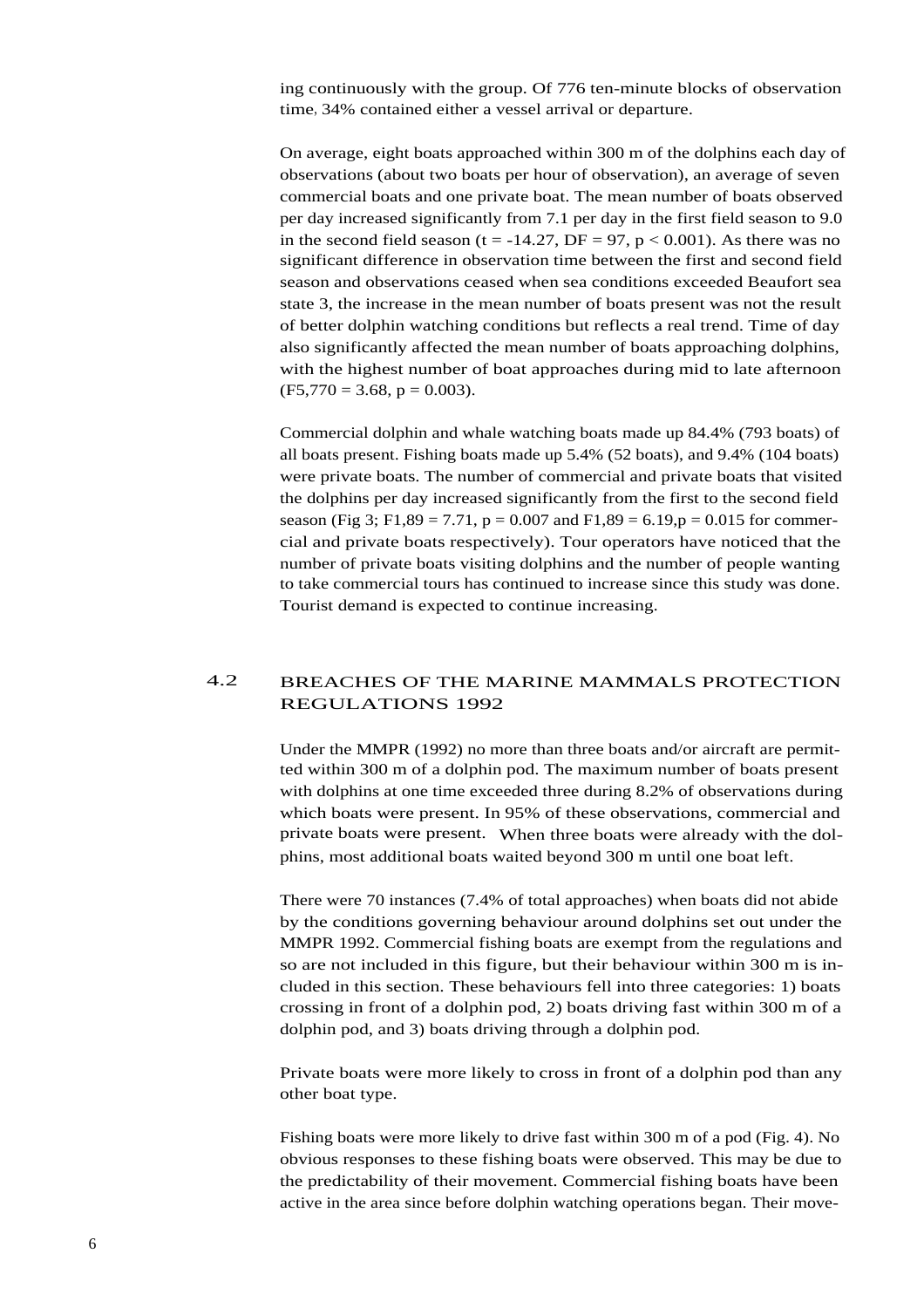ments are generally in a straight line from one net or crayfish pot to the next, or between the fishing grounds and Kaikoura. Some whales and dolphins appear to habituate to certain kinds of noise, particularly repetitive and predictable noise (Thorpe 1963; Jones & Swartz 1984; Watkins 1986). Janik & Thompson (1996) found that bottlenose dolphins did not show significant changes in behaviour to boats that passed through the study area in a predictable straight line. It is also possible that the dolphins recognise individual boats and learn which boats will follow them and those that ignore them (Irvine et al. 1981).

Commercial whale watching boats were observed to drive through and move around within a dolphin pod more often than other types of boats (Fig. 5).

Over the course of the study, several film crews visited Kaikoura to film dusky dolphins. Film crews often spent several hours at a time with dolphin pods, sometimes for several days on end. Competition among film makers means that they are seeking ever more impressive images. This often involves driving the boat amongst dolphin pods for close up shots and therefore not abiding by the MMPR.This applied to professional photographers also. Film and photographic crews were included in the "private" boat category. There were too few to form a separate category.

There were also times when aircraft were flying over the dolphins and three boats were present. It became apparent that tour operators were either not aware that this was against the regulations or were ignoring the regulations.

### 4.3 GENERAL DOLPHIN BEHAVIOUR

Dusky dolphins at Kaikoura appear to rest and socialise in shallow waters during the day and move further from shore in the late afternoon. Dolphins moved rapidly when they first came inshore in the morning (mean  $= 2.0$  m/s) and slowed down by midday (mean  $= 1.63$  m/s). They then swam faster during the afternoon. Cipriano (1992) also found that dusky dolphins in Kaikoura were engaged in slow swimming more often during the middle of the day. Slow swimming is an indication that dolphins are resting (Norris & Dohl 1980a; Wursig & Wursig 1980; Cipriano 1992), suggesting that dusky dolphins at Kaikoura spend more time resting during the middle of the day.

Dolphin speed and direction changes increased towards the end of the day, indicating an increase in activity. Hawaiian spinner dolphins also move more rapidly in late afternoon as they move offshore to feed at night (Norris *et al.* 1994). Behaviour is also significantly influenced by a diurnal rhythm in other free-ranging dolphin species (Saayman *et al.* 1973;Wursig & Wursig 1980).

## 4.4 EFFECTS OF HUMAN ACTIVITIES ON DOLPHIN BEHAVIOUR

The purpose of the Marine Mammals Protection Regulations (MMPR, 1992) is to protect, conserve and manage marine mammals, and to regulate marine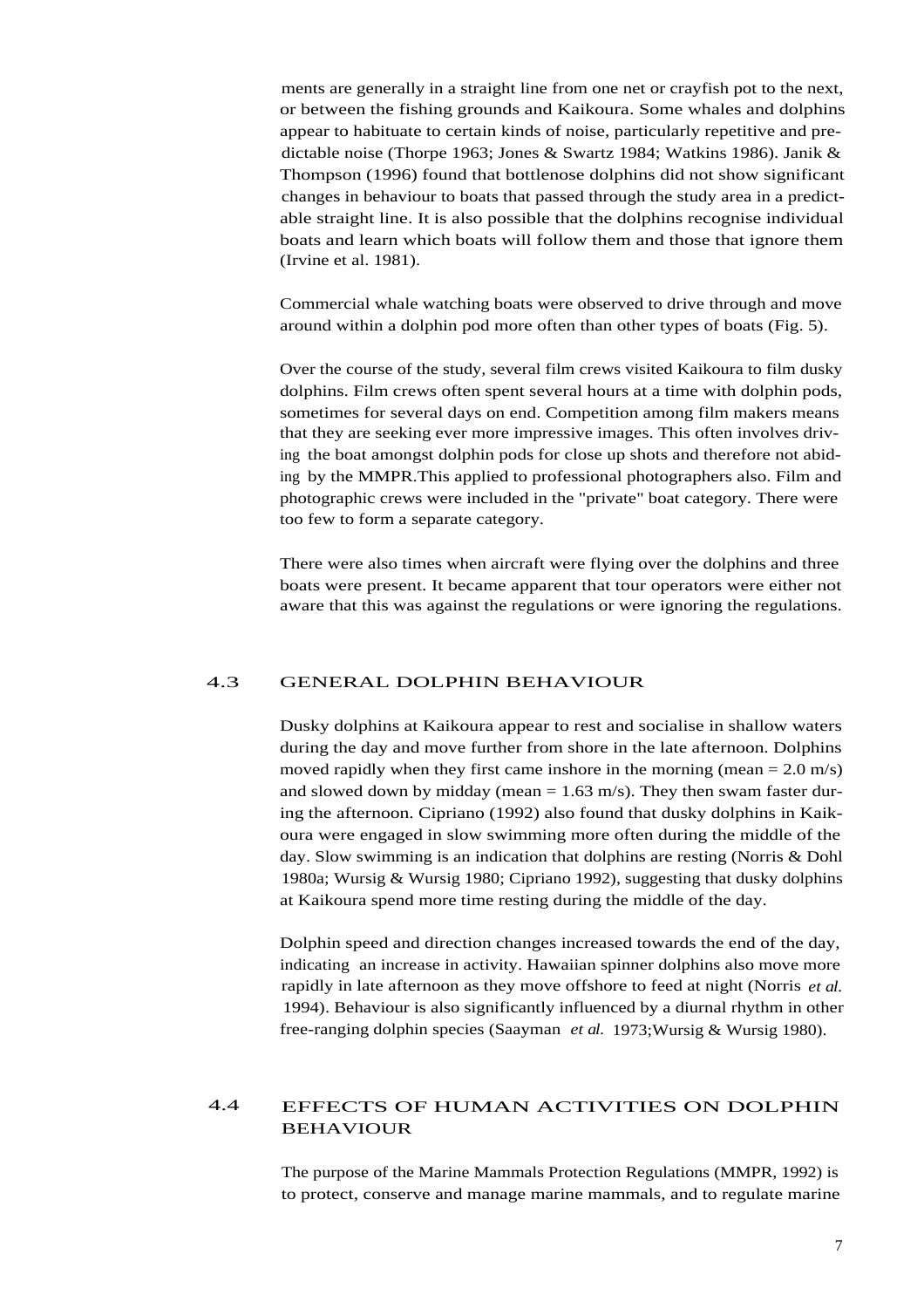mammal tourism in such a way as to "prevent adverse effects on and interference with marine mammals". Harassment is defined in the Act as any act that "Disrupts significantly or is likely to disrupt significantly the normal behavioural patterns of any marine mammal". Therefore, this study examined whether there were any changes in dolphin behaviour due to human activities.

#### **Presence of boats and swimmers**

Studies of other dolphin species have shown that dolphin pods tend to be more closely packed when resting, and in response to the presence of boats (Norris *et al.* 1978; Irvine *et al.* 1981; Au & Perryman 1982; Blane & Jackson 1994). This is thought to be an attempt to improve communication among pod members, and is also used by some dolphin species in predator defence and avoidance.

Dusky dolphin pods at Kaikoura became more compact during the morning and early afternoon (Figs 6a, 6b). During mid afternoon, groups became more dispersed (higher dispersion, lower density) in the absence of boats. But in the presence of boats, groups remained compact (Figs 6a, 6b). This difference was not statistically significant. Power analyses were carried out to determine how large behaviour differences had to be, to reach statistical significance.These analyses indicate that fairly large changes could have gone undetected (Table 1). The low level of statistical power (in part due to the large proportion of time boats were present) underscores the need for a precautionary approach.

There were no significant effects of swimmers on mean pod dispersion, dolphin density, speed, and number of directional changes. The influence of swimmers on surface activity and group envelope could not be assessed due to small sample sizes.

It was also beyond the scope of this study to assess whether the presence of swimmers altered individual dolphin behaviour. It is possible that a ten minute observation period is too long to assess the effect of swimmers on a focal pod, as responses may be more immediate and therefore not detectable. A boat-based study similar to Constantine (1995) would be useful to describe individual dolphin responses to swimmers.

There were some substantial changes in aerial behaviour, but again these were not statistically significant. After mid-morning dolphins made between twice and seven times as many clean leaps when boats were present (Fig. 6e) and more than twice as many slaps (Fig. 6f). In some species, an increase in aerial activity reflects disturbance behaviour and agitation. For example, Baker *et al.* (1983) found that the frequency of occurrence of aerial behaviour in humpback whales was significantly correlated with the presence of large ships and with close approaches of boats. An increase in aerial activity may also improve communication between individuals by visual and acoustic means (Norris & Dohl 1980b; Wursig & Wursig 1980; Heimlich-Boran 1988; Norris 1991; Norris *et al.* 1994; Corkeron 1995) when boat noise is produced close to pods. This response may also reflect an increase in the excitement or motivation levels of dolphin pods (Lockyer 1978; Norris & Dohl 1980b; Wursig & Wursig 1980; Black 1994; Slooten 1994).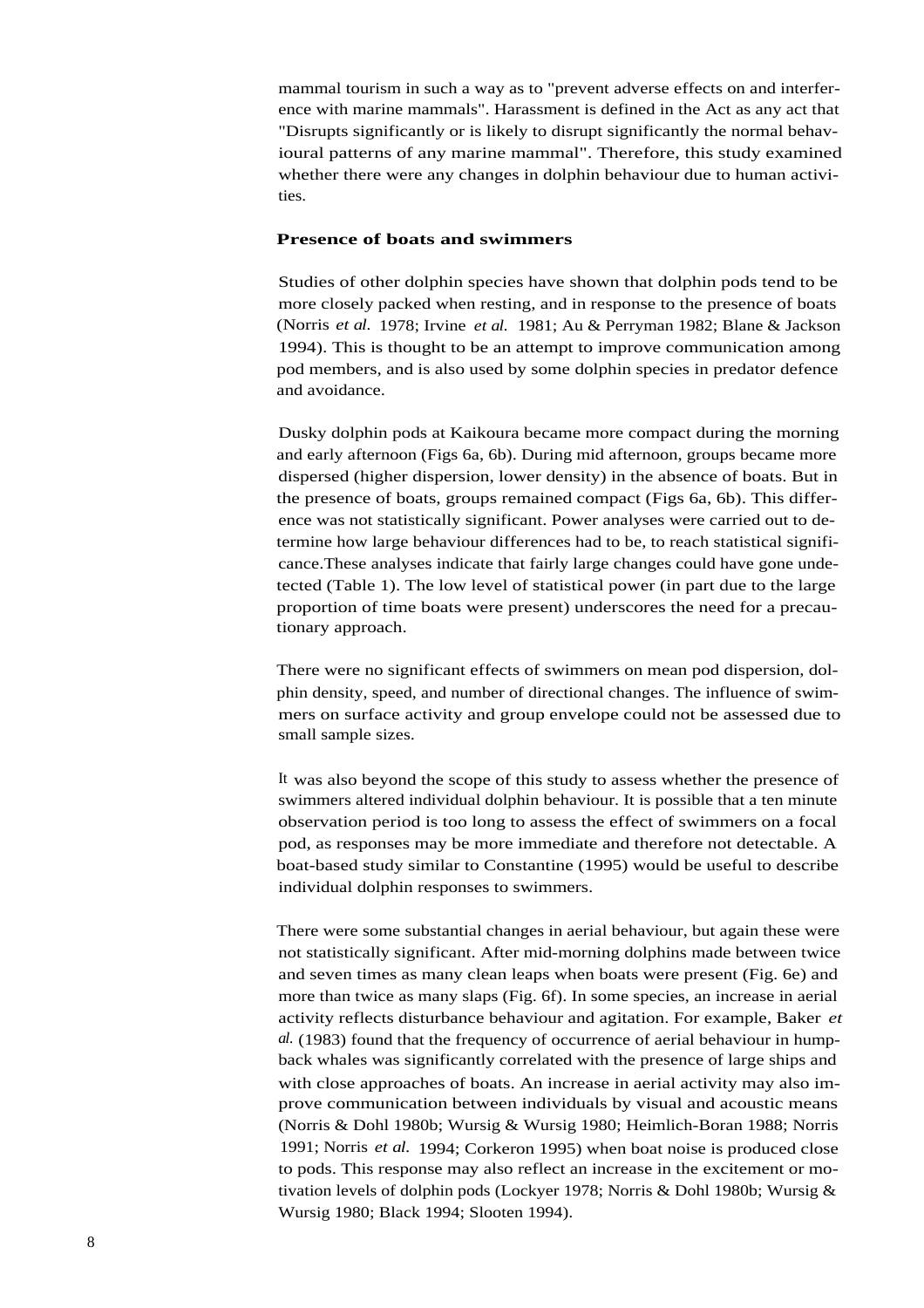Whether an increase in aerial activity in the presence of boats is a disturbance reaction, improves acoustic or visual communication, or results from increased excitement is not yet clear. Dusky dolphins spend the day resting, socialising and occasionally feeding, and then move offshore to feed at night (Cipriano 1992). Increased activity at a time when dolphin pods are normally least active may prevent dolphins from resting. If dolphins do not rest enough during the day and have a higher energy consumption through increased aerial activity, they may not gain enough energy for feeding at night or may have to feed for longer. In this case, it would help if operators were to reduce boat activity in the afternoons.

Researchers and tourist operators have noted that dusky dolphins at Kaikoura appear to rest during the midday to mid afternoon period, and are concerned that dolphin watching may disrupt normal resting behaviour. The beginning of this "sensitive period" appears to be around 11 am. The end of the period is less clear. More data on behaviour and responses to boats during the mid to late afternoon would help answer this question.

Data were also collected before, during and after boat visits to dolphin groups, to control for the effects of individual pods, time of day, and other confounding variables (see also Gordon et al. 1992). Mean pod dispersion, dolphin density, pod speed, and number of directional changes did not change significantly when boats arrived or when boats left.

However, there were few opportunities to observe dolphins pods before, during and after the presence of boats as boats were present for a high proportion of the observation time. This severely compromised our ability to detect changes. For example, with our current sample sizes a 70% change in dolphin density after boats left could have gone undetected. A larger sample size, and especially a larger amount of time without boats present, is needed to allow more sensitive tests of behaviour changes.

### **Effect of different numbers of boats**

There was no significant effect of increasing numbers of boats on dolphin behaviour. Again, differences in behaviour had to be fairly major to be detectable statistically. For example, we can be 95% sure that dolphin density did not change by more than 53% between observations made in the presence of different numbers of boats (Table 2). Until more information is gathered, the three boat regulation seems to be appropriate.

#### **Boat type**

Comparisons of dolphin behaviour were made between observations made in the presence of a) commercial whale and dolphin watching boats only, b) a combination of commercial boats with fishing and/or private boats and c) fishing and/or private boats. The presence of different types of boats had no significant effect on mean pod dispersion, dolphin density, speed, or number of slaps. However, the number of directional changes and clean leaps made by dolphin pods were significantly affected by boat type, and these responses changed during the course of the day. Dolphins made more directional changes in the early afternoon (Fig. 7) and a higher number of clean leaps during mid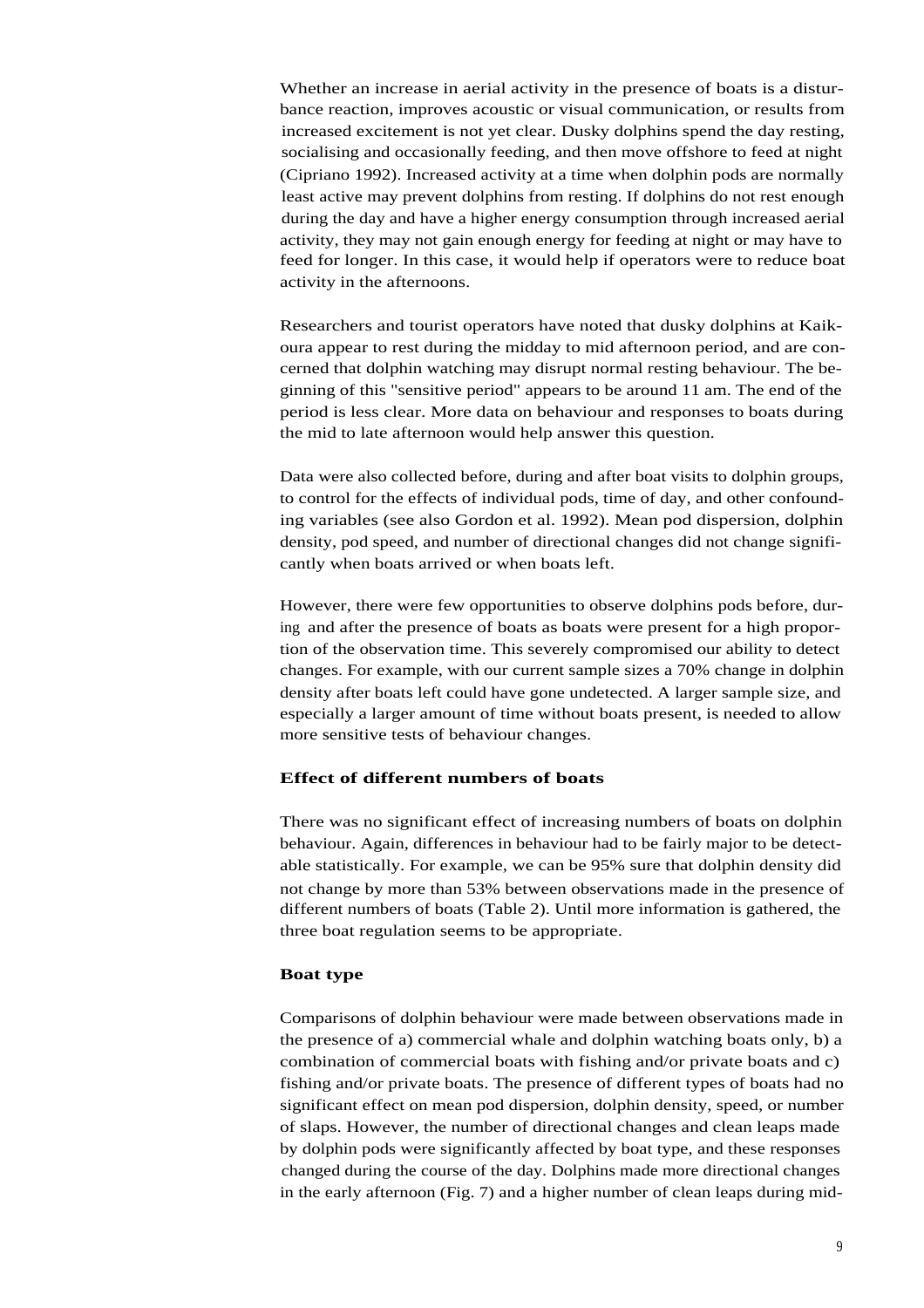day and the early afternoon (Fig. 8), when a combination of commercial with fishing and/or private boats were present.

The dolphins' response to a combination of commercial boats with fishing and/or private boats suggests that dolphins are sensitive to vessel behaviour and uncertainty in vessel behaviour. Commercial and private boats are manoeuvred to bring them close to the dolphins, often with multiple changes in speed and direction. These boats usually follow a dolphin pod for a large proportion of the observation period. In comparison, fishing boats normally drive past dolphin pods without stopping. Private boats show a range of different behaviours.

A combination of commercial boats with private or fishing boats appears to cause the highest level of disturbance. This may be a situation in which it is difficult for the dolphins to predict the behaviour of individual boats.

Several other studies have observed differences in whale and dolphin responses to different types of boats. Gray whales make more deviations from their migration course in response to boats, with significantly more deviations in the presence of private boats compared to commercial whale watching boats (Bursk 1983). Bursk (1983) commented that some private operators have little experience with gray whale migration and inadvertently move too fast and approach too close when whale watching. Swartz & Cummings (1978) found that gray whales at San Ignacio Lagoon generally avoided fishing boats. They observed that commercial operators use more discretion when choosing whale to boat distances and throttle speeds, presumably to ensure that the whales' behaviour remains predictable. Burgan & Otis (1995) also observed differences in boat behaviour between commercial and non-commercial boats but they found no relationship between this and killer whale behaviour.

An increase in the number of directional changes may indicate that dolphins are avoiding boats by continually adjusting their direction of swimming away from boats. This behaviour may also reflect a degree of indecision as to what direction to swim when several different types of boats are surrounding the pod and moving in different ways. Several studies have observed dolphins and whales moving erratically and making more directional changes in response to the presence of boats (Bursk 1983; Acevedo 1991; Baker & MacGibbon 1991). This is usually interpreted as an attempt to move away from the source of disturbance (Wursig & Wursig 1980; Au & Perryman 1982; Baker & Herman 1989; Hawke 1989; Polacheck &Thorpe 1990; Acevedo 1991; Constantine 1995; Ritter 1996).

Time of day modified the influence of boat type on the number of directional changes and clean leaps. Dolphins may be more susceptible to disturbance from early afternoon, as they normally enter a more restful state at that time of day. Alternatively, dolphins may become less tolerant of boats later in the day in response to continued exposure during the day.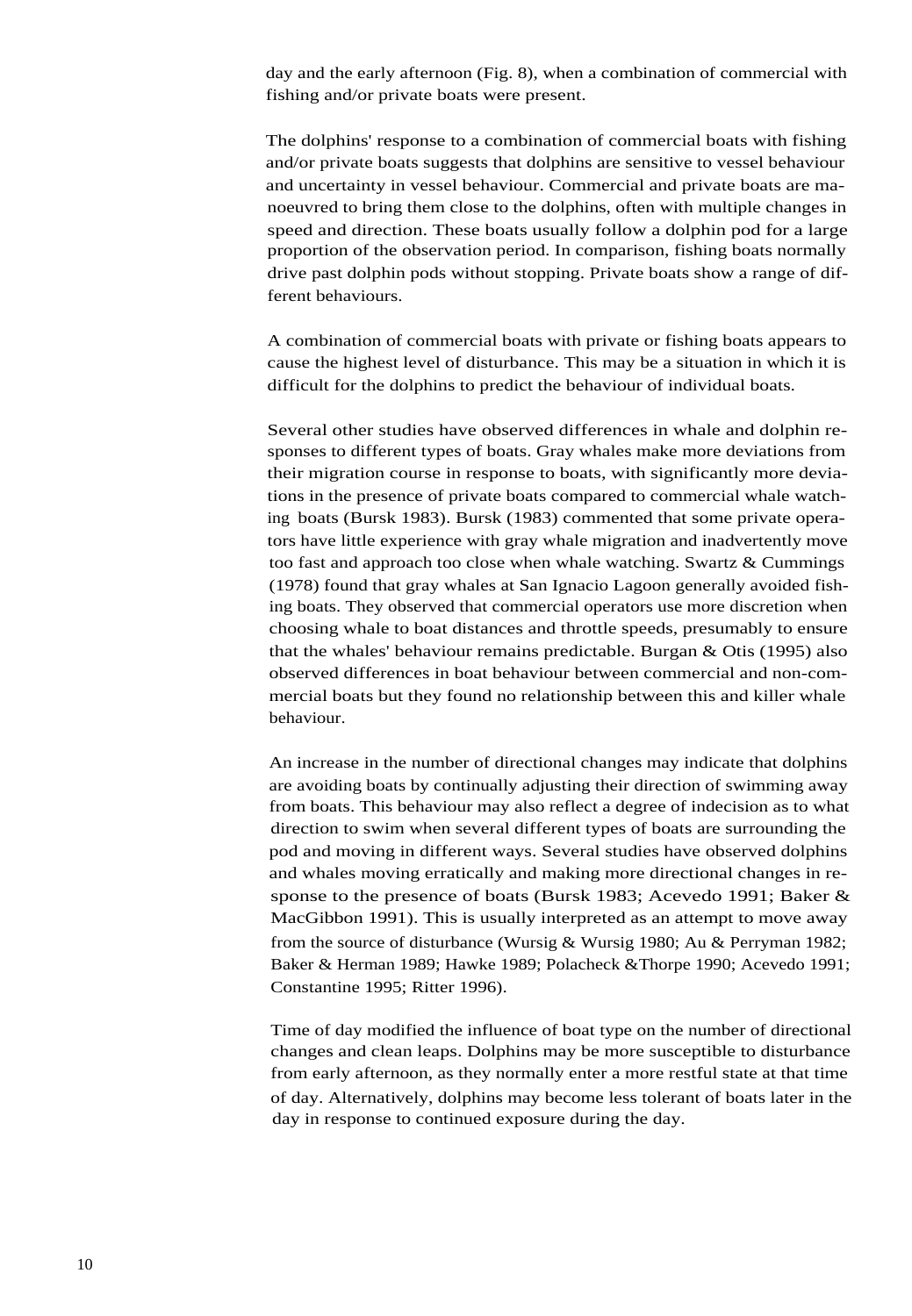## 5. Case studies

Of the total boat approaches 1.6% were followed by obvious changes in dolphins behaviour.

#### Case 1:

On 17 November 1993, an active geological exploration vessel *(L'Atalante)* came inshore, south of Kaikoura Peninsula. The sounds of the swath mapping sonar could be heard through an underwater hydrophone well before the boat was seen. The dolphins and whales in the area quickly moved offshore as the boat moved inshore.

#### Case 2:

On 28 December 1993, at 9:56, a pod of about 200 dolphins was observed swimming slowly at 0.66 m/s. One of the commercial dolphin watching boats drove fast though the middle of the pod, which immediately started swimming faster at 2.14 m/s in the same direction.

#### Case 3:

On 28 December 1993, at 11:39, a pod of dolphins (same pod as in Case 2) was swimming slowly (0.36 m/s) beside one of the commercial dolphin watching boats and among swimmers. A small private boat drove straight through and around the pod. The dolphins began swimming in several directions and became more spread out.

After the private boat had gone, the dolphins started moving faster  $(1.35 \text{ m/s})$ and resumed their original direction.

#### Case 4:

On 30 December 1993, at 13:15, a pod of about 600 dolphins was swimming slowly (0.56 m/s) as a closed pod, with all individuals moving in the same direction. Two private boats drove on either side of the pod from the back to the front and then across the course of the pod. The dolphins changed direction away from the boats and the pod scattered. At 13:17 the dolphins were swimming faster (1.16 m/s) in a different direction from that before the boats arrived.

#### Case 5:

On 14 January 1994, a pod of about 400 dolphins was swimming at 2.57 m/s with little surface activity. At 12:15 one of the commercial whale watching boats was driving 2 km from the observation site and stopped to scan for the dolphins that were about 300 m away, swimming with little aerial activity. Then several dolphins made leaps that the skipper of the boat most likely saw, as the motors were immediately revved audibly and white water could be seen around the boat. At the same time as the motors were heard revving, the dolphins took off, making long horizontal leaps, with about 200 dolphins in the air at once. The pod continued to travel very fast, porpoising about 300 m for about 30 seconds while the boat slowly moved closer. By 12:17 the boat was stationary, with the dolphin pod then swimming slowly  $(1.71 \text{ m/s})$ .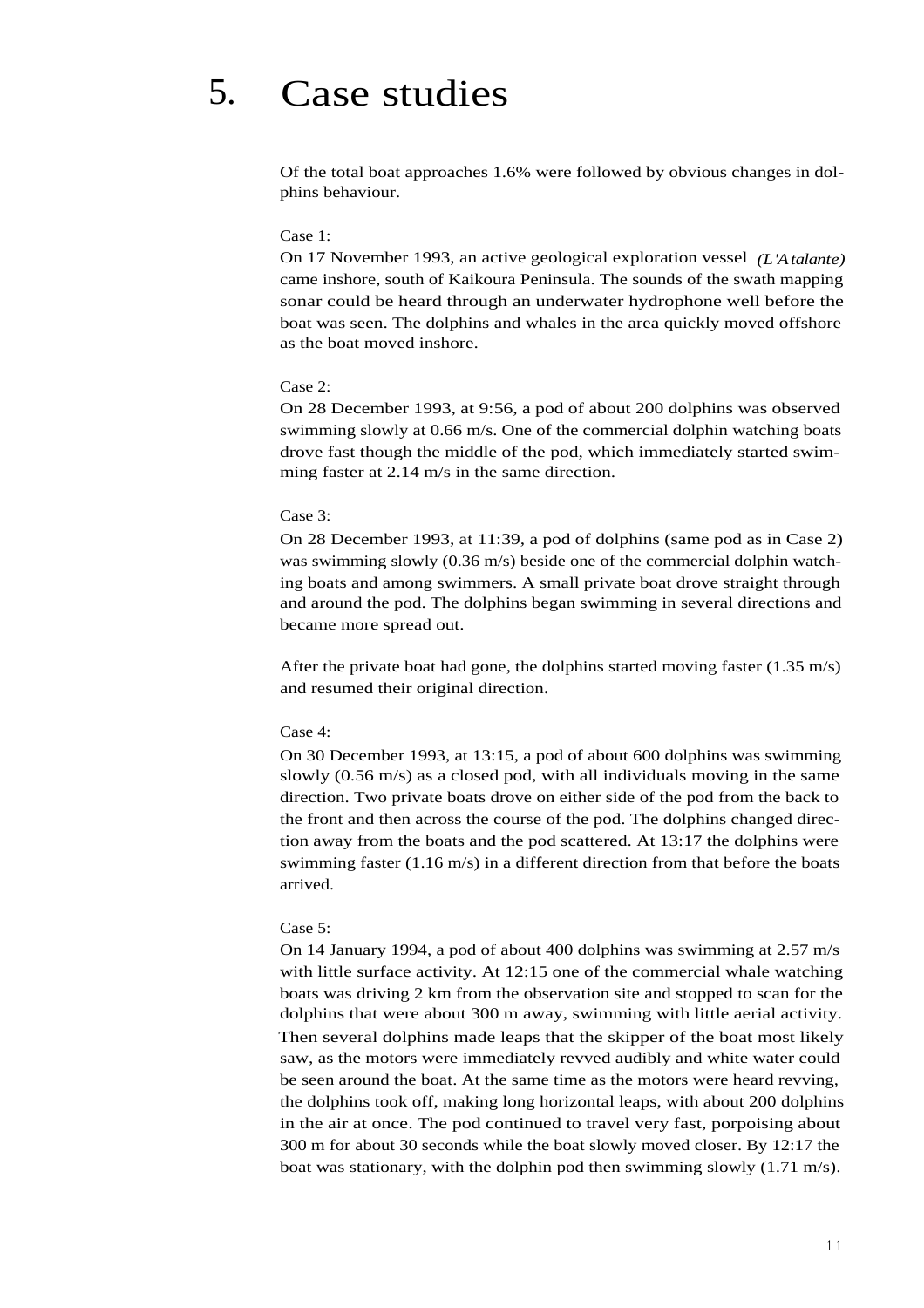#### Case 6:

On 11 February 1994, as one of the commercial dolphin watching boats approached the front of a pod of about 550 dolphins, the dolphins took off fast and travelled away from the boat.

#### Case 7:

On 12 February 1994, a pod of about 300 dolphins was resting with slow swimming and no aerial activity until a private small runabout approached the pod at high speed. The dolphins took off fast in the opposite direction to the runabout.

#### Case 8:

On 23 March 1994, an open pod of about 60 dolphins appeared to be feeding from 9:19 to 10:20. The dolphins were mingling, making many clean leaps and birds were diving into the water among the dolphins. This behaviour stopped when one of the commercial dolphin watching boats approached the pod within 300 m and the dolphin pod began swimming in the same direction as the boat.

#### Case 9:

On 8 April 1994, a pod of about 750 dolphins appeared to be feeding from 9:56 to 10:08, being quite active with birds diving among them. This behaviour stopped when one of the commercial dolphin watching boats approached. The boat stayed with the pod, which did not resume feeding.

#### Case 10:

On 15 November 1994, at 14:41, a nursery pod (consisting of equal numbers of adult and juvenile dolphins; with juvenile dolphins being about half the size of adults and each swimming predominantly by the side of one adult) was seen swimming in a tight pod for six minutes until two of the commercial dolphin watching boats drove within 20 m of the pod. The pod then dispersed. At 14:53 the pod was still dispersed and was becoming difficult to follow by theodolite. Nursery pods are normally observed in fairly tight pods.

#### Case 11:

On 17 November 1994, a pod of about 200 dolphins was travelling in a tight pod when a fishing boat drove fast through the middle of the pod at 8:58. The dolphins immediately split into two groups. At 9:04, one half of the pod was swimming towards the other dolphins.

#### Case 12:

On 7 December 1994, a pod of about 250 dolphins was resting as a tight pod for at least 15 minutes with no aerial activity and swimming slowly. At 10:12, one of the commercial dolphin watching boats approached the dolphins. When swimmers entered the water among the dolphins, the dolphins became noticeably more active.

#### Case 13:

On 24 January 1995, a pod of about 250 dolphins was swimming at 1.47 m/s at 12:19. One of the commercial whale watching boats approached the dolphins relatively fast (there was still a clear wake behind the boat) within 300 m at 12:20. The pod increased speed and scattered. At 12:21 the boat was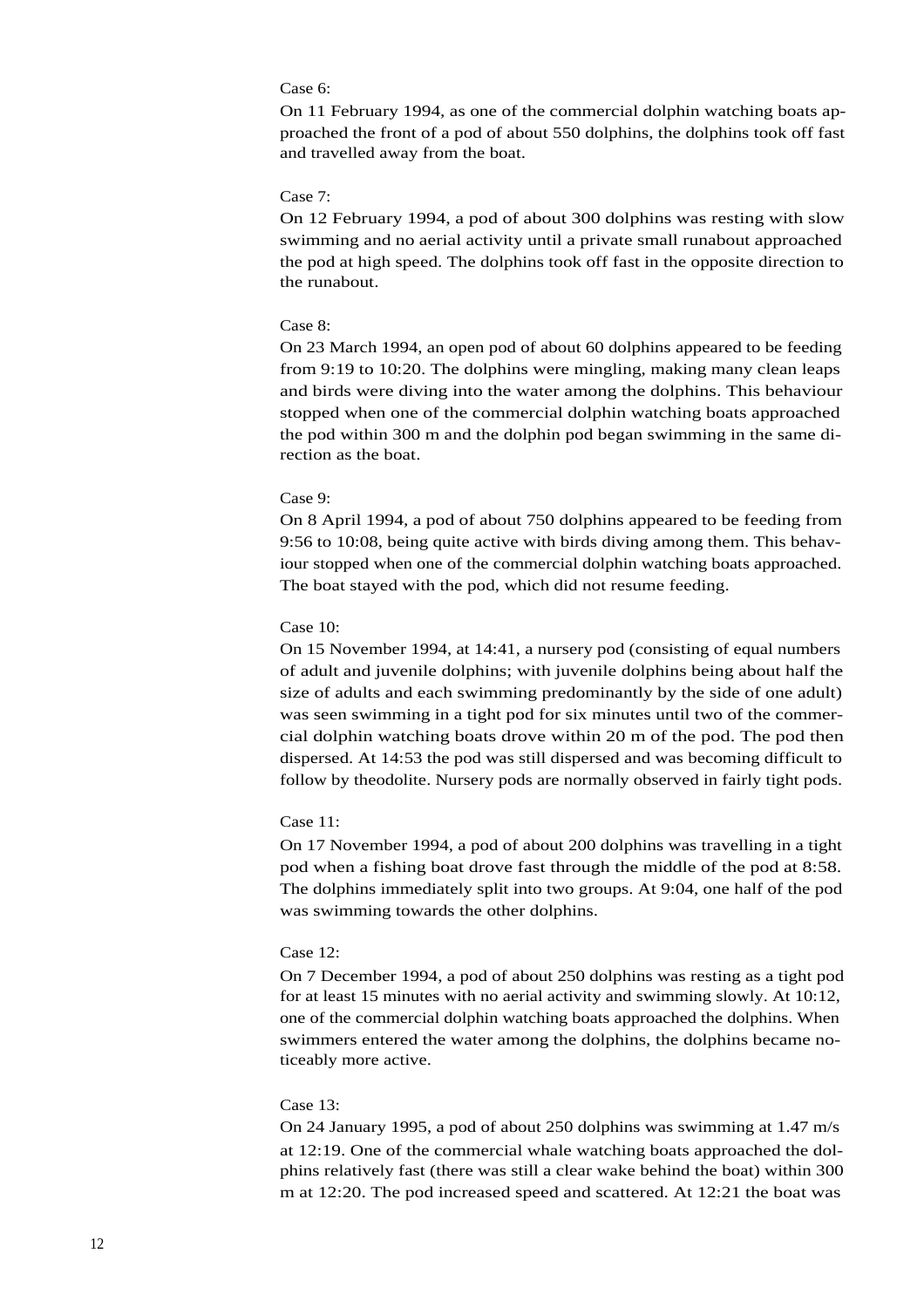moving among the dolphin pod, which had split in two. At 12:22 one half of the pod was moving fast towards the other dolphins. By 12:29 the pod had rejoined and was swimming at 1.0 m/s.

#### Case 14:

On 2 February 1995, a pod of about 250 dolphins had been moving slowly with a fishing boat stationary within 500 m of the pod for half an hour. The boat suddenly started moving away from the area at high speed and at the same time the pod became more active, with 6 leaps in the air at once. After a couple of minutes the pod became quiet again.

#### Case 15:

On 3 March 1995, a pod of dolphins was swimming at 3.88 m/s when one of the commercial whale watching boats approached and started driving around within the pod. The dolphins slowed down to 1.23 m/s and changed direction during this time. By 12:06 the boat had left the dolphins, which were then swimming at 1.06 m/s.

These case studies indicate that occasionally dolphins were clearly disturbed by the activities of boats. Typical behaviours were dolphin pods splitting, scattering, stopping with dolphins swimming in different directions, and changing direction and speed. Most of these observations were made when boats failed to abide by the conditions governing behaviour around marine mammals as set out under the MMPR 1992. Numerous other studies have found that rapid movements of boats, with fast shifts in speed or direction, are particularly disturbing to whales and dolphins (Watkins 1981, 1986; Baker & Herman 1989; Beach & Weinrich 1989; Kruse 1991; Baker & MacGibbon 1991). The biological significance of these behaviour changes is unknown, but it is likely to depend on age, reproductive state, and general health of the dolphin(s) concerned, as well as the amount of boat and swimmer activity.

On several occasions resting pods of dolphins showed a change in behaviour when they were approached by boats. Dolphins showed an increase in aerial activity and speed, and pods became more dispersed. Dolphins also appeared to feed for long periods until boats approached, then subsequently interrupted feeding behaviour. Neither resting nor feeding behaviour was resumed once the boat had left the pod. Although dusky dolphins were seen feeding in the daytime, it is not known how often it occurs or how important daytime feeding may be for energy gain. In order to minimise the risk of disturbing dolphins, it may be appropriate to prevent boats from approaching resting pods (slow swimming with little aerial activity) or feeding pods (generally characterised by dolphins moving erratically and making lots of high clean leaps, often with birds diving into the water among them).

## 6. Summary

Dolphins are accompanied by boats for a large proportion of the daylight hours, and this proportion increased significantly from the first (65% of observation time) to the second season (78%) of the study.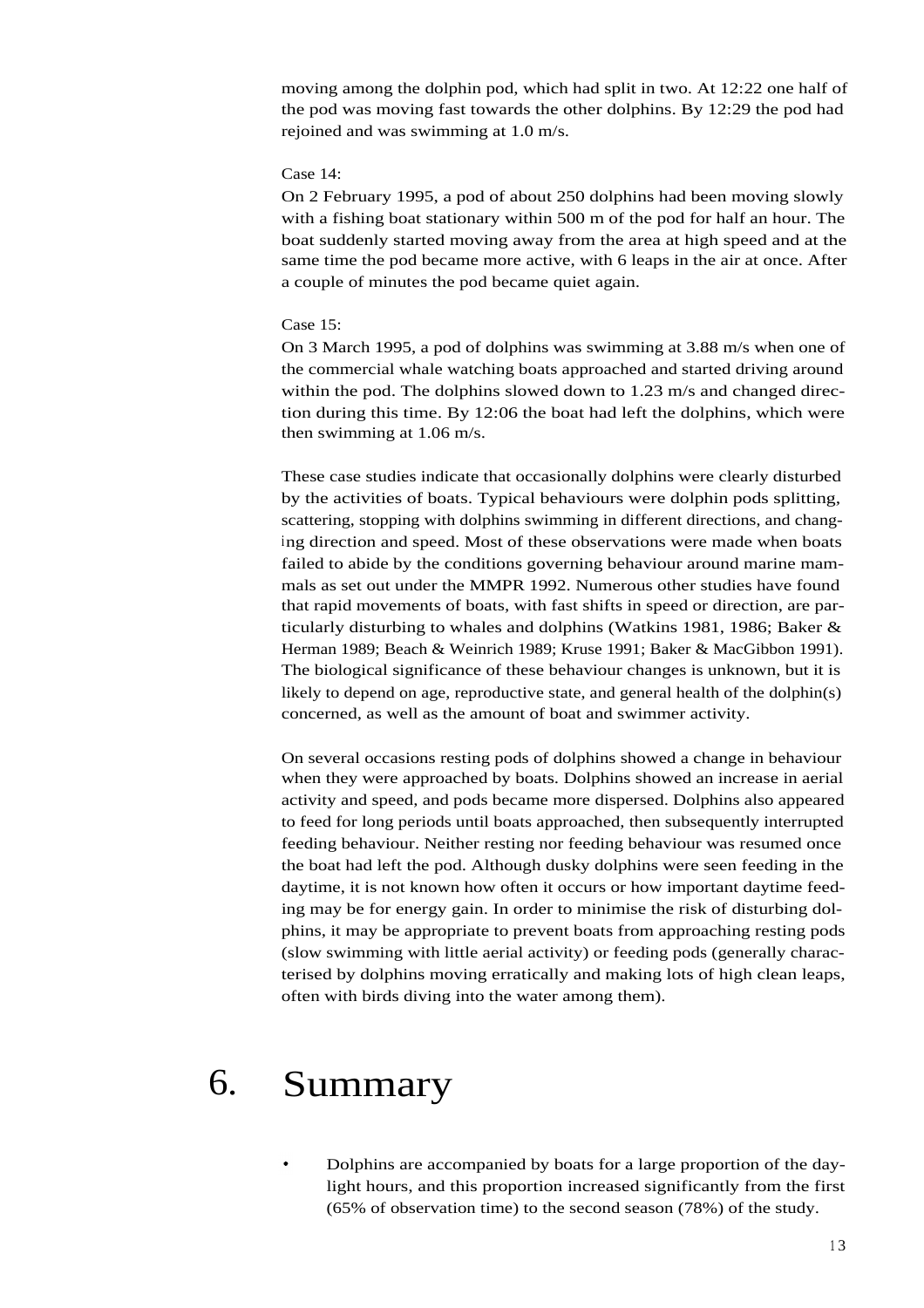- For 8.2% of the time more than three boats were present (average of two seasons), and the proportion increased significantly from the first to the second field season.
- Until recently, dolphin watching took place only in summer. Winter trips are now becoming more popular.
- Violations of the dolphin watching regulations occurred during 7.4 percent of all boat approaches.
- Several substantial changes in behaviour were noted, some of which were statistically significant. For example: The numbers of leaps and slaps were greater in the presence of boats from late morning. Dolphin pods are more compact (higher dolphin density) in the presence of boats during mid to late afternoon. The number of leaps and number of directional changes were significantly higher when a mix of different boat types (commercial whale and dolphin watching boats plus private and/or fishing boats) was present after mid morning.
- Statistical power for detecting differences was low in most cases, partly because of the large proportion of time dolphins were accompanied by boats.
- All substantial changes in behaviour occurred after late morning, suggesting that dolphins were more sensitive to disturbance in the afternoon.
- Case studies of noticeable changes in dolphin behaviour in response to boats indicated that these responses were more likely when the dolphin watching regulations were not adhered to.

## 7. Questions and answers

This section answers specific questions posed by the Department of Conservation and issues raised by tourist operators.

*1. What adverse effects on dusky dolphins at Kaikoura have been demonstrated to be directly attributable to dolphin viewing?*

The numbers of leaps and of directional changes were significantly higher when a mix of different boat types (commercial whale and dolphin watching boats plus private and/or fishing boats) was present after mid morning. This may disrupt normal resting behaviour.

Several substantial, but not statistically significant, changes were noted. For example: The number of leaps and slaps was greater in the presence of boats from late morning. Dolphin pods were more compact (higher dolphin density) in the presence of boats during mid to late afternoon.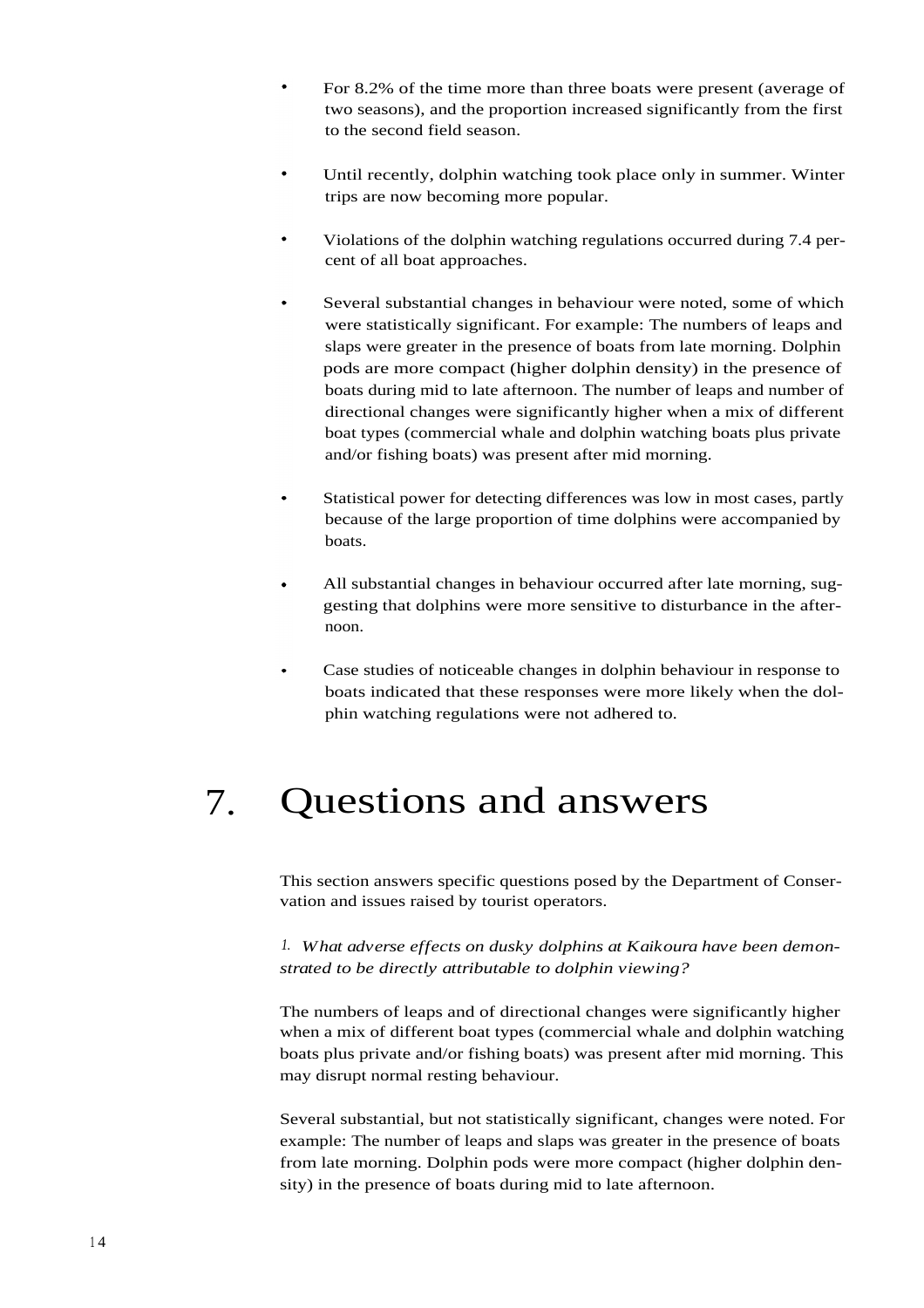Case studies of noticeable changes in dolphin behaviour in response to boats indicate that these responses were more likely when the dolphin watching regulations were not adhered to.

## *2. What adverse responses are considered to be significant in terms of the ecology and behaviour of dusky dolphins at Kaikoura and why?*

A comprehensive answer to this question would require more information on the ecology of dusky dolphins at Kaikoura, in particular their population size, movements, survival, and reproductive rate. The changes in dolphin behaviour in the presence of boats show that although dolphin pods have been exposed to boats for a long time they still react to boat activity. They have not completely habituated to tourism despite several years of frequent exposure. The biological significance of these behavioural changes, in terms of changes to the size or distribution of the dusky dolphin population at Kaikoura, is still unknown.

Some of the results of this study are cause for concern. For example, the increased activity levels when boats are present could interfere with the dolphins' normal patterns of activity and rest. Dusky dolphins at Kaikoura appear to rest during the day. When boats are absent, aerial activity decreases from late morning. Activity levels are higher in the presence of boats. A reduction in the amount of rest may lead to reduced energy for feeding at night. Further research on this question is needed to determine the biological significance of these behaviour changes. This would mean gathering more data on the behaviour of dolphin groups with and without boats, and following dolphins during the night (using a boat, nightscope and hydrophones). The use of dolphin vocalisations as an indicator of feeding activity and success should be investigated. Vocalisations have been used as an indicator of feeding activity for sperm whales in a study of the effects of whale watching at Kaikoura (Gordon et al. 1992). To carry out such a study for dusky dolphins would be a major undertaking.

The large proportion of time that dolphins are accompanied by boats is cause for concern, and makes it very difficult to determine the effects of dolphin watching on the dolphins. To provide clearer answers on behaviour changes and their biological significance requires longer periods without boat activity. This could be achieved by voluntary or regulated "time off" periods for the dolphins, during which their natural behaviour could be studied. It is very difficult to determine whether boats and swimmers affect dolphin behaviour when periods without boats and swimmers are so few and so brief.

From a statistical point of view, the ideal experimental design would have boats present for no more than 50% of the time. The "boats absent" periods would need to occupy a representative range of daylight hours, and would be long enough to allow the dolphins to return to "normal" behaviour. If dolphins take several hours to return to "normal" behaviour after a boat visit, then almost all of the observations reported here represent modified behaviour. A research design of a whole week or day with tourist boats, followed by a week or day without, would have a much better chance of determining the effects of dolphin watching.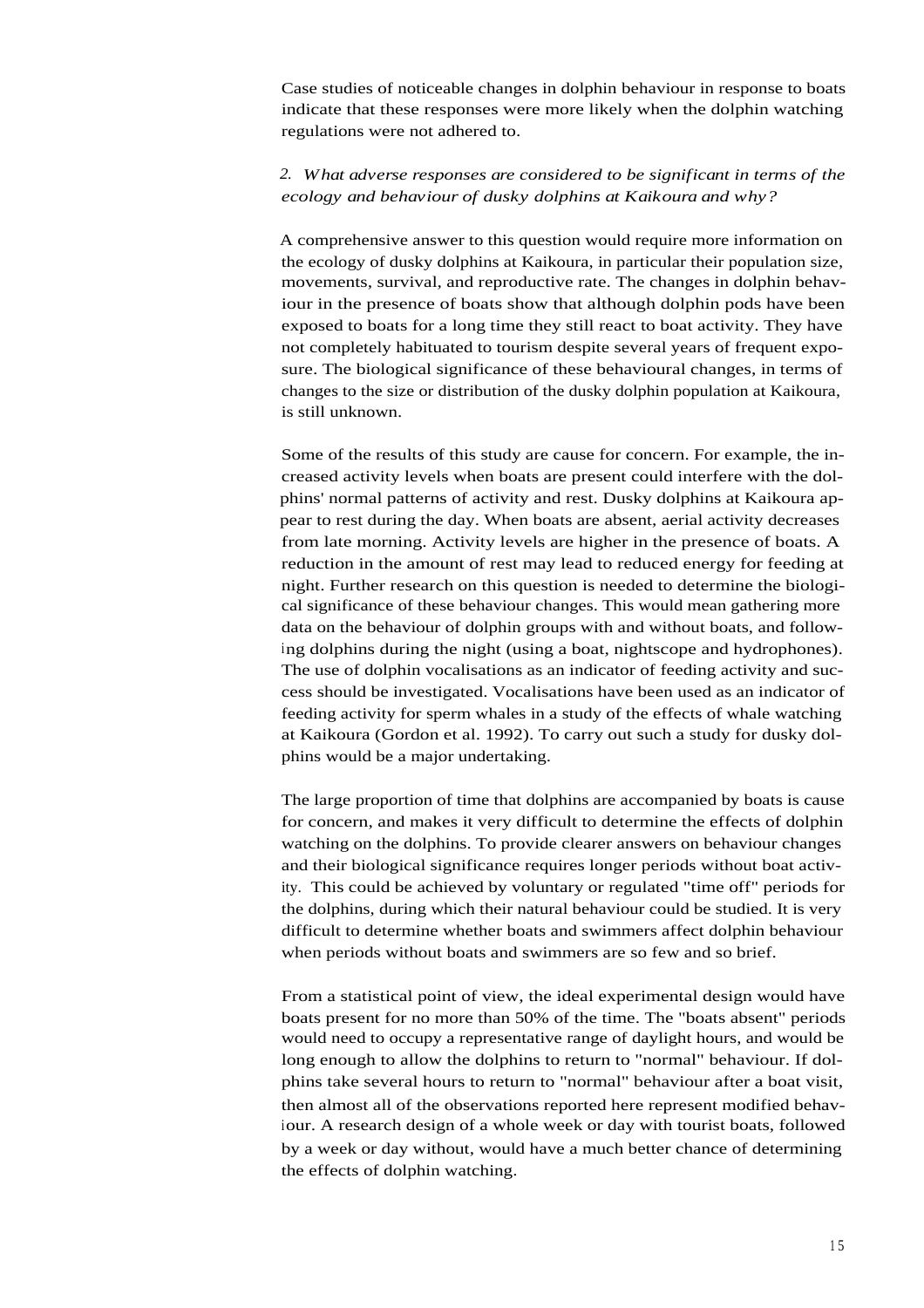*3. What dolphin viewing activities elicited noticeable adverse responses from dolphins? How might these be mitigated?*

a) The effect of boats on aerial activity and density (see question 1) could be mitigated by reducing boat activity during late morning and early afternoon.

b) Dolphins made more directional changes and more clean leaps when a combination of different boat types was present (fishing and/or private boats at the same time as commercial dolphin watching vessels). It may be difficult for dolphins to predict boat movements when several different types of boats are present. More consistent and predictable boat behaviour would help to avoid and mitigate this effect. In addition, regulations could be developed to direct the second and third boats approaching dolphin pods to the same side of the pod (perhaps excluding widely scattered pods) as the first boat. This would avoid pods being surrounded by boats and may reduce disturbance.

c) Discussions with tourism operators have led to the proposal to have a "time off" period when dolphins appear to spend more time resting. On the basis of the data gathered in this study, we recommend that this period be from 11 am to 2 pm each day. This should apply to private boats as well. DOC may also wish to consider extending this to approaches by planes and helicopters. Further research is needed to improve data on the most appropriate starting point, and in particular the most appropriate end point of the "time off" period.

*4. More generally, what additional management measures could be introduced to the existing dolphin watching industry at Kaikoura which could help mitigate any significant adverse effects on dusky dolphins?*

- A reduction, or at the very least no increase in the number of boat trips.
- A reduction (no increase) in the number of swimmers in the water at any one time.
- Stricter adherence to (and policing of) the regulations (3 boat rule, speeds, boat movements relative to dolphin group, etc.).
- More policing of boat activity during public holidays when private boats numbers are high.
- Continued training of tourist guides and skippers is essential. An ac- $\bullet$ creditation course for marine mammal tourist operators is in the planning stages. The course will be taught by staff from DOC and the Universities of Otago and Auckland, and will run for the first time in 1999. The aim is to provide recent research results and other biological information directly to tour guides and skippers, to ensure they have access to the most up-to-date and accurate information for their education programmes. The course will also allow exchange of skills and information among tourist operators, and between tourist operators and researchers. Researchers have a great deal to learn from operators as well as the other way. A small group of tourist operators have so far been involved in the design of the course. During the second half of 1998, we will circulate a draft course outline to a wider group for comment.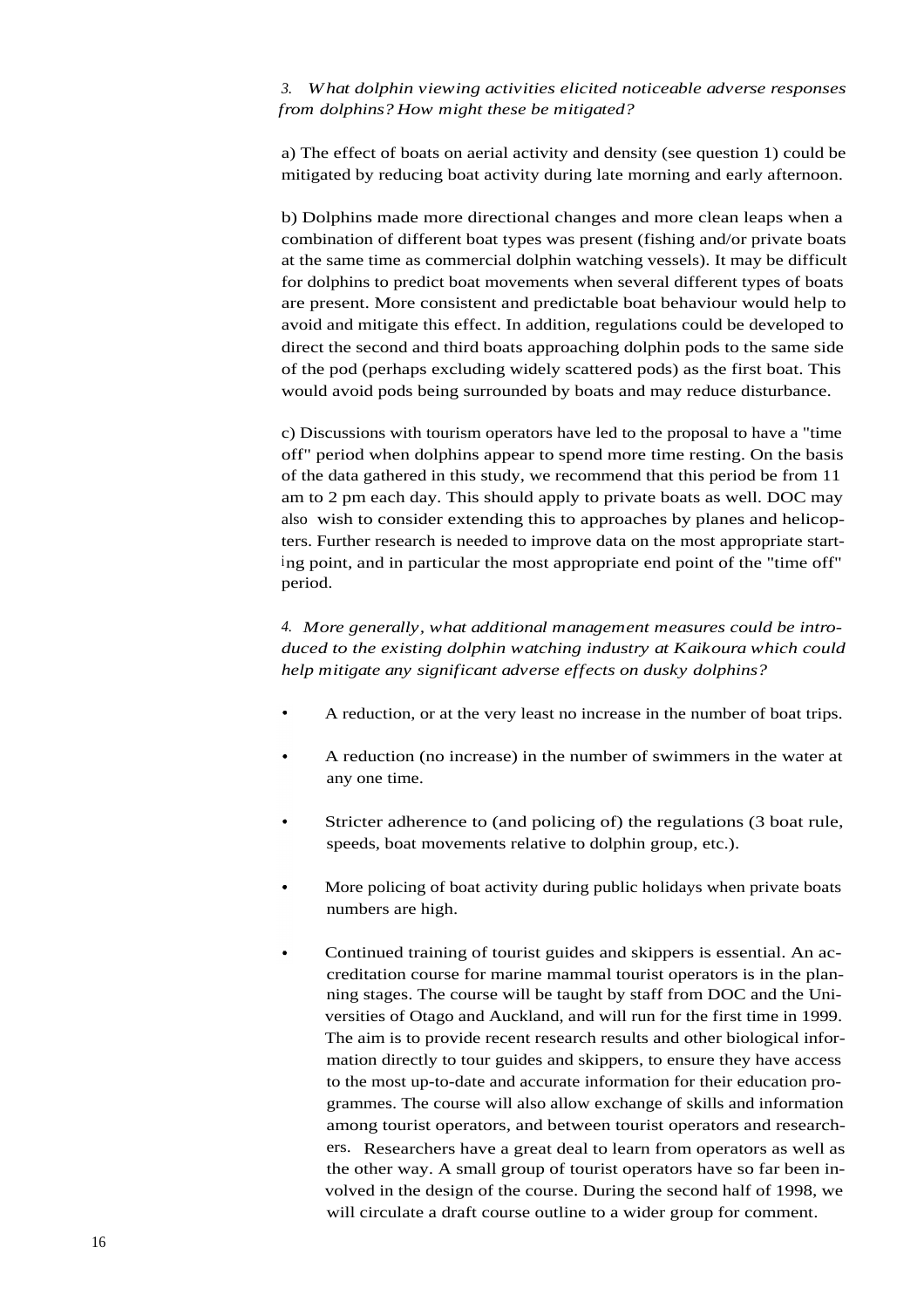- More education of private boat operators about how to behave around dolphins. This is complicated by the fact that drawing attention to dolphin watching may increase the number of private boats going out to find the dolphins. An extensive education programme could result in a larger number of (better behaved) dolphin watchers in private boats.
- It may be worthwhile to implement a different set of rules for private boats (e.g. encouraging them to stay further away from dolphins). This may encourage tourists to go on a commercial dolphin watching trip, with a trained skipper, rather than taking their chances at finding and approaching dolphins themselves. Two different sets of regulations, however, would be more difficult to police.

*5. What elements of the study demonstrate that additional dolphin viewing effort at Kaikoura could or could not be sustained and why?*

- Dolphins are already accompanied by boats for a large proportion of the daylight hours (72% of observation time on average). For 8.2% of the time more than three boats were present.
- The number of boats visiting the dolphins each day already increased significantly from the first to the second field season. This trend appears to be continuing.
- Until recently, swim-with-dolphin activities took place only in summer, from November to April. However, in the past two to three years there has been an increase in commercial dolphin watching during winter months. It now appears that the industry will be operating year round, although with reduced frequency in winter. Long-term photographic identification studies are needed to determine whether the same dolphins are targeted by commercial tours throughout the year. If they are the same individuals, the cumulative summer and winter effects of human disturbance should be considered.
- DOC controls the number of commercial permits, but has no control over the number of private boats, and little control over their movements and behaviour around dolphins. The presence of commercial dolphin watching boats makes it much easier for private boats to find dolphins. An increase in the amount of time dolphins are accompanied by commercial boats would probably lead to an increase in the number of visits by private boats.
- Enforcement of regulationswould be more difficult; 7.4 percent of all boat approaches violated the regulations.
- While outside the scope of this research, tourists may not appreciate seeing several other boats (and at times aircraft also) out with the dolphins. It is possible that the "social sustainability" level has already been reached. Some social science research in this area would help DOC in its decision making.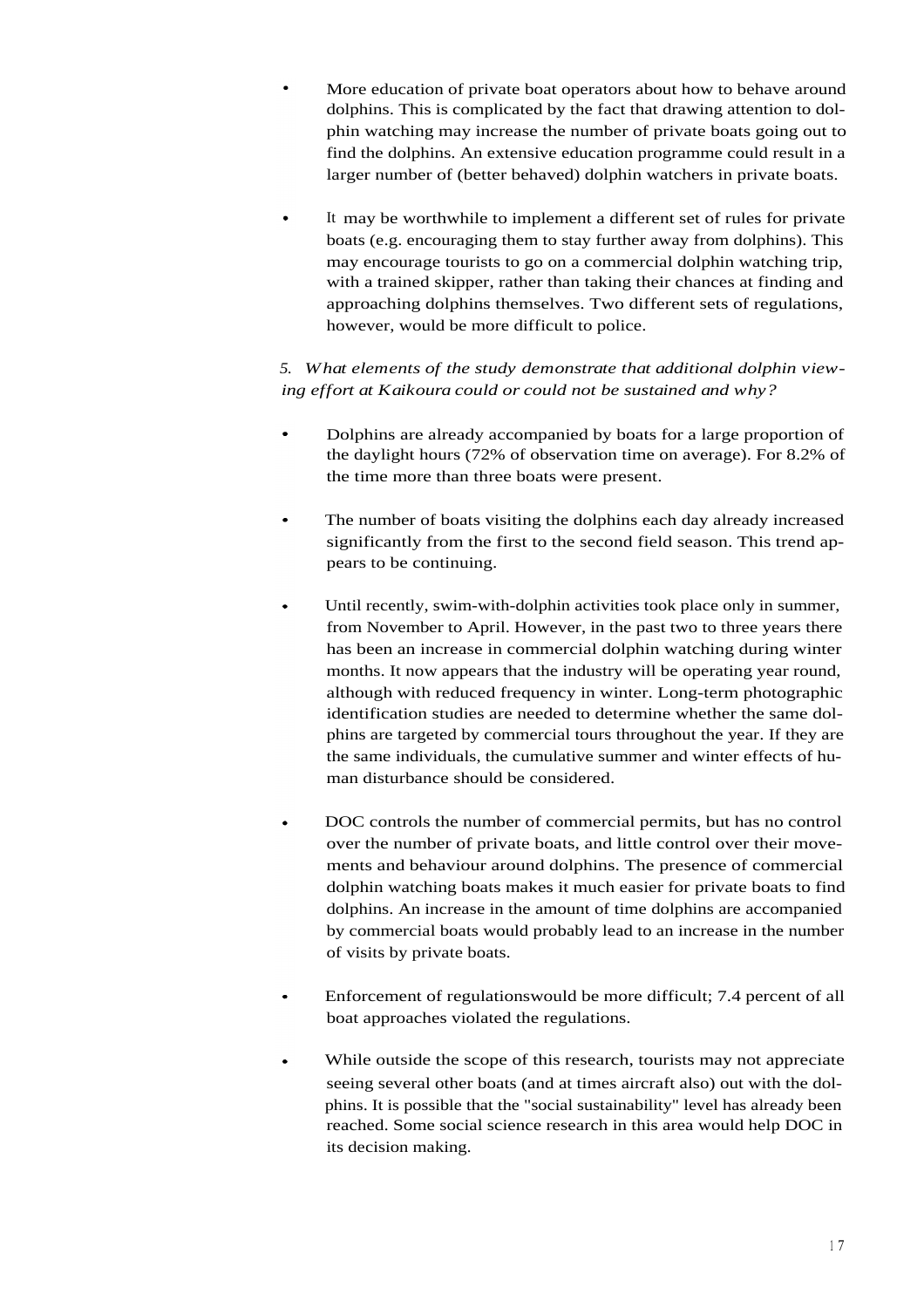The "no boat" periods were relatively short and scattered throughout the day, rather than in one continuous period at a predictable time of day. This has two important implications:

- a. This makes it extremely difficult to determine the effects of dolphin watching on the dolphins. Subtle changes in behaviour, which could be important long-term, were not detectable by this study because dol phins were accompanied by boats for most of the observation time. Several behaviour changes were noted in this study, and the biological significance of these behaviour changes is not yet known. More boats will make it even more difficult to study the effects of dolphin watching.
- b. If dolphin watching modifies dolphin movements or behaviour in ways that are biologically important, having boats accompany dolphins for such a high proportion of the time increases the risk of adverse effects such as dolphins leaving the area, avoiding boats, or becoming aggressive towards swimmers.

Any increase in the level of dolphin watching activity would, of course, increase risk further. The economic and educational value of dolphin watching underscores the need to make precautionary decisions about boat numbers and boat activity.

In summary, none of the findings of this study suggest that additional dolphin-viewing effort could be sustained without risk. This study shows that current activity levels change dolphin behaviours and present risks to the dolphin population. More boat approaches would increase that risk. The results of this study certainly do not justify an increase in commercial dolphinwatching effort

*6. How might additional dolphin viewing effort be managed so as to avoid, remedy and mitigate adverse effects on dusky dolphins?*

Additional dolphin viewing effort should not be considered.

*7. Notwithstanding questions 5 and 6, in your professional opinion, what additional commercial dolphin viewing effort should be permitted at Kaikoura and why?*

We do not support additional dolphin viewing effort. Current dolphin watching modifies some aspects of dolphin behaviour. More research is required to determine whether these behaviour changes are biologically significant. Meanwhile, a precautionary approach would be appropriate.

*8. As a result of the research, or otherwise, in your opinion what amendments need to be made to Regulations 18-20 of the Marine Mammals Protection Regulations 1992 to give better protection to dusky dolphins and why?*

The "3 boats and/or aircraft" rule needs to be made clearer. Some operators seem to interpret this rule as meaning that the limit is 3 boats plus 3 aircraft.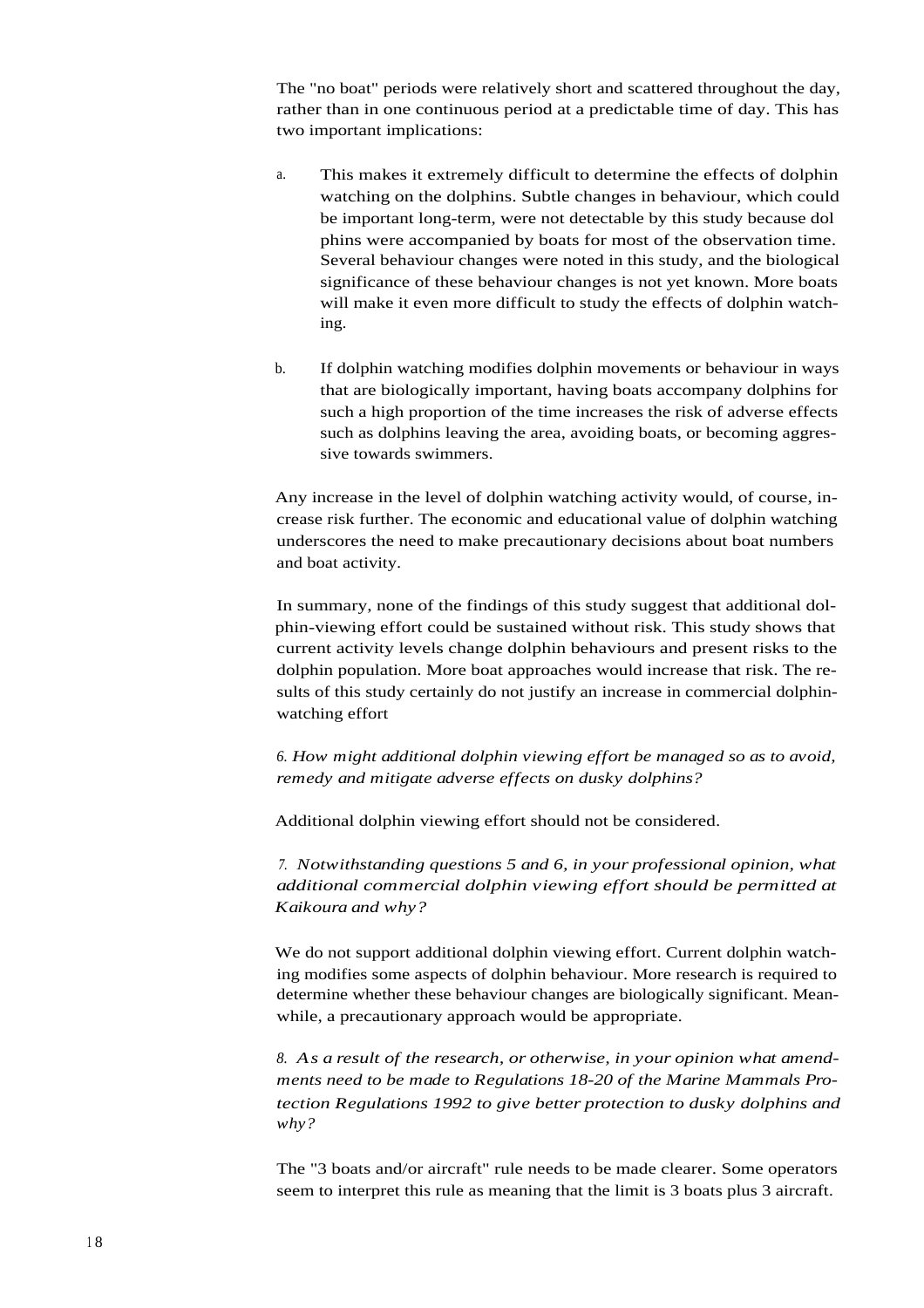This interpretation would allow a very high level of interaction with the one dolphin pod, which is undesirable from the point of view of the tourists as well as the dolphins. The effect of aircraft on dolphins is a separate issue and needs to be addressed in future research.

It would be useful to clarify the regulations on approaching "juvenile dolphins". More information specifying the relative size (e.g. less than half of the size of the adults) would help. Without some clarification, skippers are likely to develop their own definition of what is a juvenile dolphin or a nursery pod. This could result in little if any protection for breeding females and their young calves.

It may be appropriate to include fishing boats under the control of the Marine Mammals Protection Regulations, to prevent fishing boats from driving straight through dolphin pods. Since this study was completed, regulations for film makers have been changed. Film makers are now required to use a boat driven by a permitted operator.

Any changes that would enhance the chance of people who breach the regulations being apprehended and successfully prosecuted would be desirable. A legal expert should be approached to help with this.

## 8. Management implications

Dolphin responses to approaches by boats and swimmers could potentially be managed or reduced by:

- Reducing boat activity from late morning Discussions with tourism operators have led to the proposal to have a "time of" period from late morning, to cover the period when dolphins appear to spend more time resting. We recommend that dolphins not be approached by any boats (including private boats) from 11 am to 2 pm each day.
- Ensuring there is no increase in dolphin tourism Dolphin tourism has the potential to increase within the limits of current dolphin watching permits, as most of the operators are not operating to the capacity of their permit. For example with increasing tourist demand, the tourist season is lengthening into the winter months.

It would be prudent not to grant any further permits for dolphin watching, and not to allow any increases in the number of boat trips allowed per day or the number of swimmers allowed in the water at any one time. There is a need for forward planning, setting a limit on the number of commercial boat trips now rather than waiting until serious problems arise.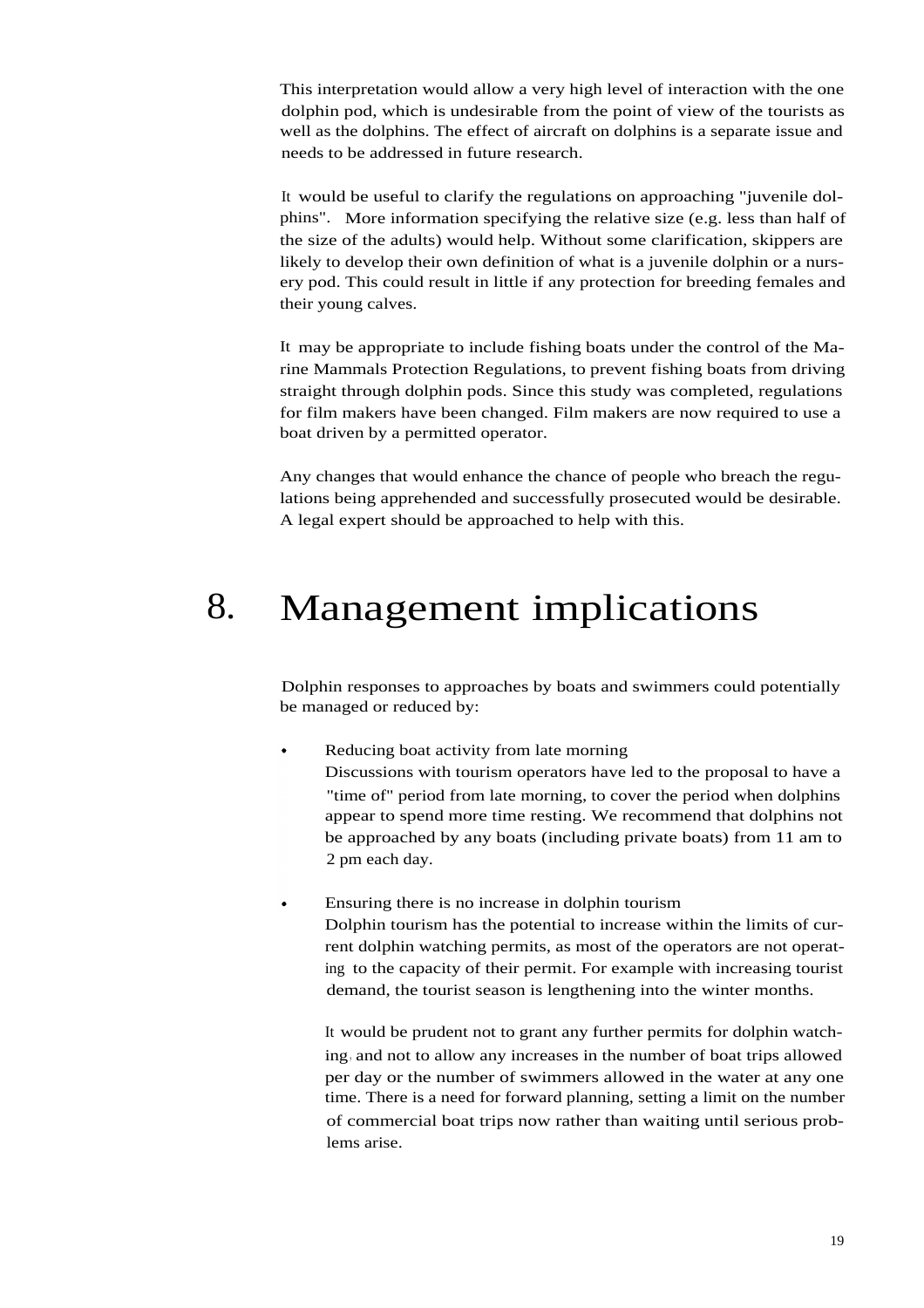There may be some scope for reducing the number of boat trips, without economic losses, by increasing the number of tourists per boat trip. Within reason, it may be possible to achieve this by using larger boats.

- Clarification and better policing of regulations Better adherence to and more policing of the dolphin watching regulations would be beneficial. This would require more resources for education and policing. The "3 boats and/or aircraft" rule and regulations on approaching "juvenile dolphins" need to be made clearer. It may be appropriate to include fishing boats under the control of the Marine Mammal Protection Regulations.
- More training for tourist operators An accreditation course for marine mammal tourist operators is in the planning stages. It would be advantageous for new and existing permit applicants to participate in this course, to ensure a consistently high level of training.
- More education of private boat owners Private boats are much more prone to breaking the regulations than professional tourism operators. Education about how to behave around dolphins could help.

## 9. Conclusion

Dusky dolphin tourism at Kaikoura is very successful. We are hopeful that with careful management it will be sustainable, and will have educational and conservation as well as economic benefits. The research and management recommendations made in this report are aimed at providing a basis for sound management of dolphin tourism in New Zealand. We hope they will also be of benefit to researchers and managers elsewhere.

## 10. Acknowledgements

This research was funded by the Department of Conservation and the University of Otago. We would like to thank Caryn Thompson for statistical advice. Several people helped with fieldwork and/or commented on earlier drafts of this report. We would particularly like to thank Andrew Baxter, Steve Dawson, Bernd Wursig and Susanne Yin.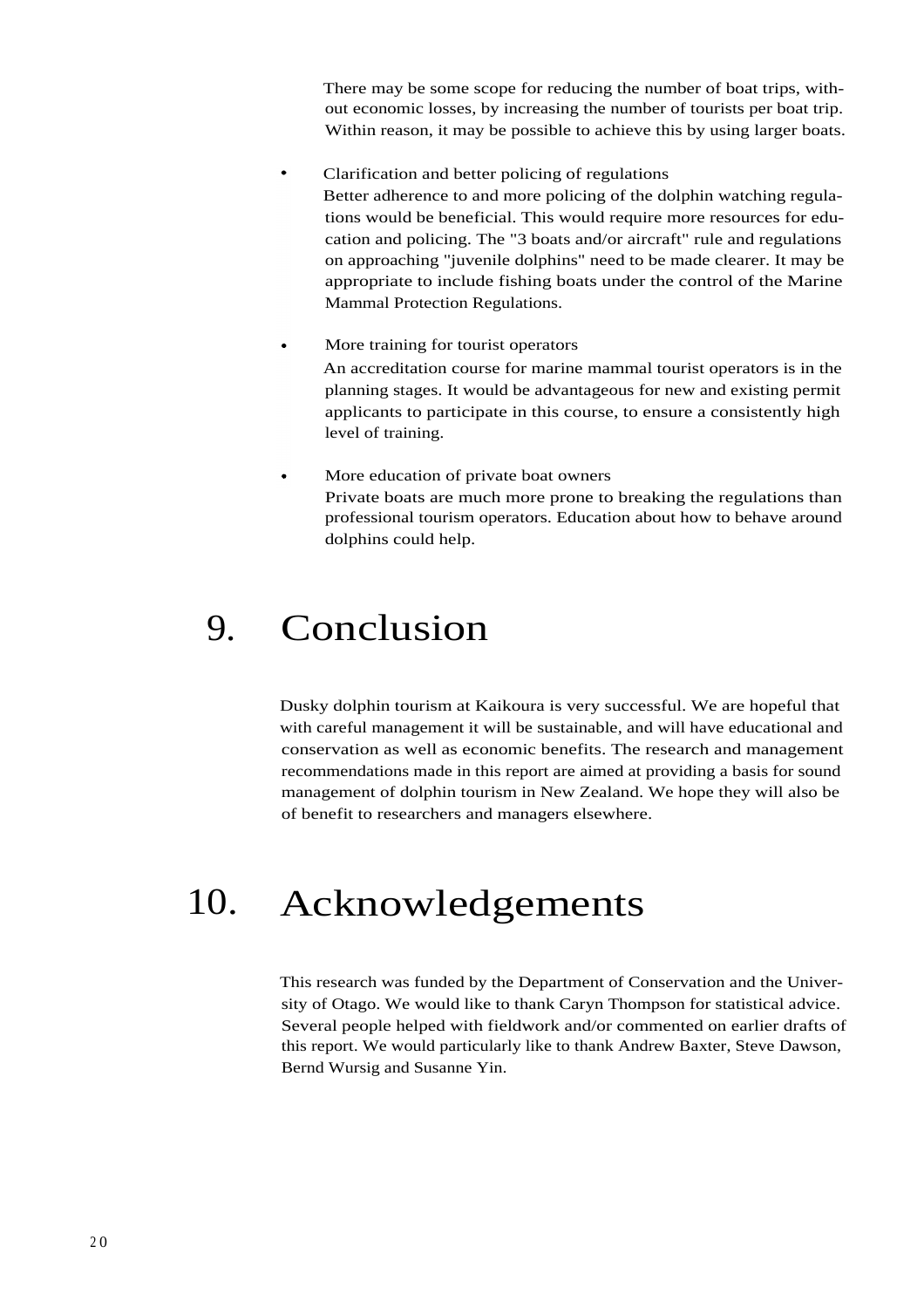# 11. References

- Acevedo, A. 1991. Interactions between boats and bottlenose dolphins, *Tursiops truncatus,* in the entrance to Ensenada De La Paz, Mexico. *Aquatic mammals* 17(3): 120-124.
- Au, D. and Perryman, W. 1982. Movement and speed of dolphin schools responding to an approaching ship. *Fishery bulletin* 80(2): 371-379.
- Baker, A.N. 1983. *Whales and dolphins of New Zealand and Australia: An identification guide.* Victoria University Press, Wellington.
- Baker, C.S. and Herman, L.M. 1989. Behavioural responses of summering humpback whales to vessel traffic: experimental and opportunistic observations. Final report to the United States Department of the Interior National Park Service, Anchorage, Alaska. Technical report NPS-NR-TRS-89-01.
- Baker, C.S. and MacGibbon, J. 1991. Responses of sperm whales *Physeter macrocephalus* to commercial whale watching boats off the coast of Kaikoura. Unpublished report to the Department of Conservation, Wellington.
- Baker, C.S., Herman, L.M., Bays, B.G. and Bauer, G.B. 1983 The impact of vessel traffic on the behaviour of humpback whales in southeast Alaska: 1982 season. Unpublished report to National Marine Fisheries Service, National Marine Mammal Laboratory, Seattle, Washington. Contract No. 81-ABC-001 14.
- Barr, K. 1997. The impacts of marine tourism on the behaviour and movement patterns of dusky dolphins *(Lagenorynchus obscurus)* at Kaikoura, New Zealand. MSc thesis, University of Otago.
- Beach, D.W. and Weinrich, M.T. 1989. Watching the whales: Is an educational adventure for humans turning out to be another threat for endangered species? *Oceanus 32(1):* 84-88.
- Black, N.A. 1994 Behaviour and ecology of pacific white-sided dolphins *(Lagenorhynchus obliquidens*) in Monterey Bay, California. MSc thesis, San Francisco State University.
- Blane,J.M. and Jackson, R. 1994.The impact of ecotourism boats on the St Lawrence beluga whales. *Environmental conservation* 21 (3): 267-269.
- Burgan, M. and Otis, R. 1995. The behaviour of boats around killer whales *(Orcinus orca)* in Haro Strait, WA. In: Abstracts, Eleventh Biennial Conference on the Biology of Marine Mammals, 14 - 18 December, p. 19, Orlando, Florida.
- Bursk, M.K. 1983. Effects of boats on migrating gray whales. San Diego State University. Unpublished report.
- Cipriano, F 1985. Dusky dolphin research at Kaikoura, New Zealand: a progress report. *Mauri Ora* 12: 151-158.
- Cipriano, F 1990. User's Manual TTRAK Version 1.0.Theodolite-Tracking DataAnalysis (for IBM-compatible computers). University of Arizona.
- Cipriano, F.W. 1992. Behaviour and occurrence patterns, feeding ecology, and life history of dusky dolphins *(Lagenorhynchus obscurus)* off Kaikoura, New Zealand. PhD thesis. Department of Ecology and Evolution Biology, University of Arizona, Tucson.
- Constantine, R. 1995. Monitoring the commercial swim-with-dolphin operations with the bottlenose *(Tursiops truncatus)* and common dolphins *(Delphinus delphis)* in the Bay of Islands. MSc thesis, University of Auckland.
- Corkeron, P J. 1995. Humpback whales *(Megaptera novaeangliae)* in Hervey Bay, Queensland: behaviour and responses to whale-watching vessels. *Canadian journal of zoology* 73: 1290-1299.
- Gordon J, Leaper, R., Hartley, FG. and Chappell, O. 1992. Effects of whale-watching vessels on the surface and underwater acoustic behaviour of sperm whales off Kaikoura, New Zealand. *Science & research series no. 52.* Department of Conservation, Wellington, New Zealand.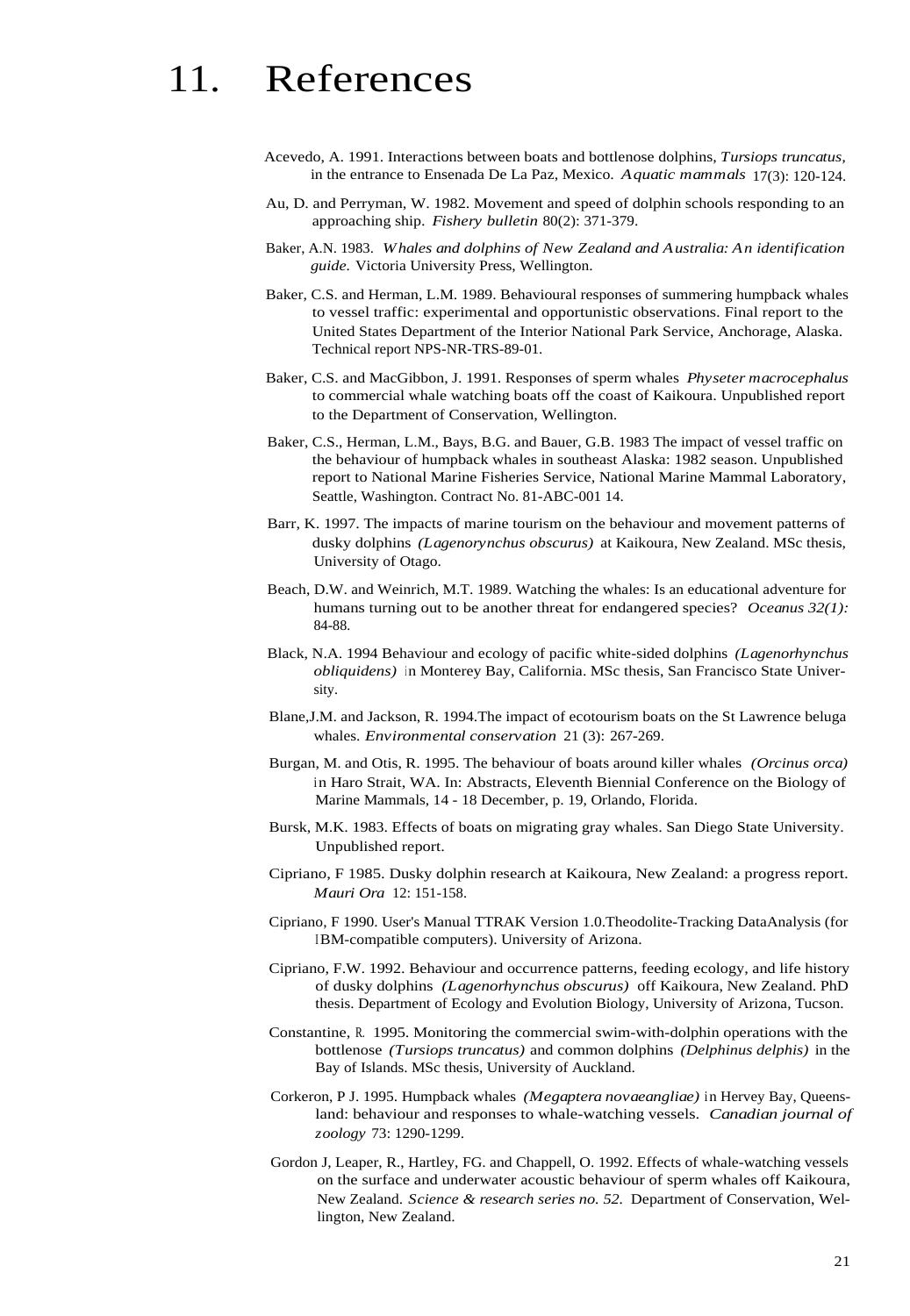- Hawke, D.J. 1989. Dusky dolphins *Lagenorhynchus obscurus* on the continental shelf near Otago Peninsula, south-east New Zealand. *New Zealand natural sciences 16:* 113- 116.
- Heimlich-Boran,J.R. 1988. Behavioural ecology of killer whales *(Orcinus orca)* in the Pacific Northwest. *Canadian Journal of zoology 66:* 565-778.
- IFAW 1995. Report of the workshop on the scientific aspects of managing whale watching. 30th March - 4th April 1995. Montecastello Di Vibio, Italy. International Fund for Animal Welfare.
- Irvine, A. B., Scott, M.D., Wells, R.S. and Kaufmann, J.H. 1981. Movements and activities of the Atlantic bottlenose dolphin, Tursiops truncatus, near Sarasota, Florida. *Fishery bulletin* 79(4): 671-688.
- Janik,VM. and Thompson, PM. 1996. Changes in surfacing patterns of bottlenose dolphins in response to boat traffic. *Marine mammal science 12(4):* 597-602.
- Jones, M.L. and Swartz, S.L. 1984. Demography and Phonology of gray whales and evaluation of whale-watching activities in Laguna San Ignacio, Baja California Sur, Mexico. *In:* M.L. Jones, S.L. Swartz and S. Leatherwood (eds.), *The Gray Whale.* Academic Press, New York.
- Kruse, S. 1991. The interactions between killer whales and boats in Johnstone Strait, B.C. *In:* K. Pryor and K. S. Norris (eds.), *Dolphin Societies: Discoveries and Puzzles,* pp. 148-159. University of California Press, Berkeley, California.
- Lamont, I.C. 1994. *New Zealand Nautical Almanac 1995.* Hydrographic Office of the Royal New Zealand Navy, Auckland in association with GP Publications Ltd, Wellington.
- Lockyer, C. 1978. The history and behaviour of a solitary wild, but sociable, bottlenose dolphin *(Tursiops truncatus)* on the west coast of England and Wales. *Journal of natural history 12*:513-528.
- Marine Mammals Protection Regulations 1992.
- Mayo, R.H. and Goodson, A.D. 1993. Land-based tracking of cetaceans the practical use of surveying instruments. In: Proceedings of the 7th Annual Conference of the European Cetacean Society. Inverness, Scotland.
- Norris, K. S. 1991. *Dolphin Days: The life and times of the spinner dolphin* . Avon Books, New York.
- Norris, K.S. and Dohl, T.P. 1980a. Behaviour of the Hawaiian spinner dolphin, *Stenella longirostri*s. *Fishery bulletin* 77(4): 821-849.
- Norris, K. S. and Dohl, T.P 19806. The structure and function of cetacean schools. In: L.M. Herman (ed.), *Cetacean Behaviour: Mechanisms and functions,* pp. 211261. John Wiley and Sons, New York.
- Norris, K.S., Stuntz, W E. and Rodgers, W. 1978. The behaviour of porpoises and tuna in the eastern tropical Pacific yellowfin tuna fishery - Preliminary studies. US Marine Mammal Commission, Washington, D.C.
- Norris, K.S., Wursig, B., Wells, R.S. and Wiirsig, M. 1994. *The Hawaiian spinner dolphin.* University of California.
- Polacheck, T and Thorpe, L. 1990. The swimming direction of harbour porpoise in relationship to a survey vessel. *Report for the International Whaling Commission* 40:463- 470.
- Richardson, W J., Greene Jr., C.R., Malme, C. I., Thompson, D. H., with contributions by Moore, S.E. and Wursig, B. 1995. *Marine mammals and noise.* Academic Press, San Diego, California.
- Ritter, E 1996. Abundance, distribution and behaviour of cetaceans off La Gomera (Canary <sup>I</sup> slands) and their interaction with whale watching boats and swimmers. Diploma thesis. Faculty of Biology, University of Bremen.
- Saayman, G.S., Tayler, C.K. and Bower, D. 1973. Diurnal activity cycles in captive and freeranging Indian Ocean bottlenose dolphins *(Tursiops aduncus* Ehrenburg). *Behaviour 44:* 212-233.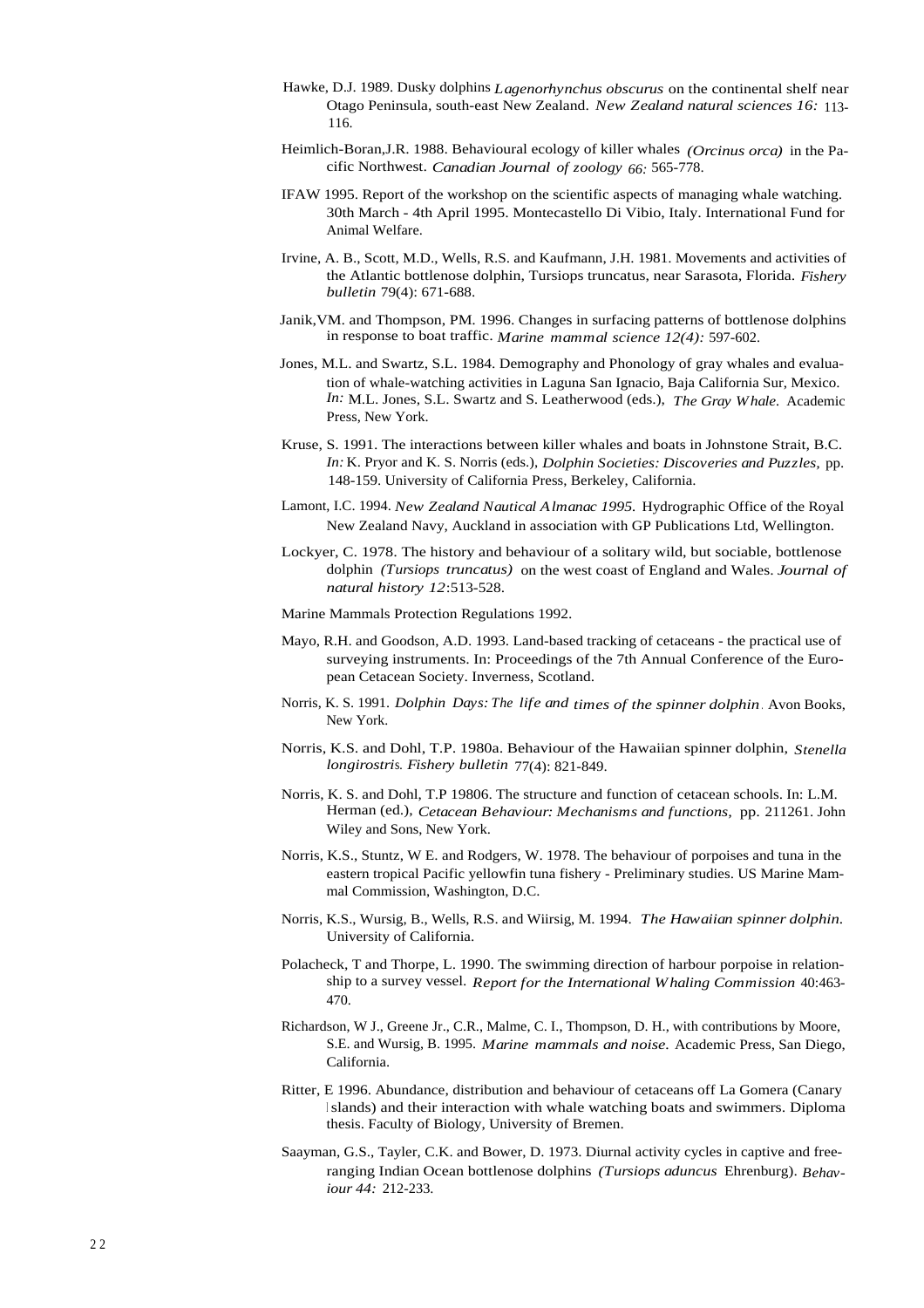- Slooten, E. 1994. Behaviour of Hector's dolphin: classifying behaviour by sequence analysis*.Journal of mammalogy 75(4)*:956-964.
- Swartz, S. L. and Cummings, WC. 1978. Gray whales, *Eschrichtius robustus,* in Laguna San <sup>I</sup> gnacio, Baja California, Mexico. Prepared by San Diego Natural History Museum for U.S. Marine Mammal Commission, Washington, D.C.
- Thorpe, W.H. 1963. *Learning and instinct in animals.* 2nd edition. Methuen, London.
- Tyack, P 1987. Production and harassment of humpback whales with specific focus on Hawaii: What NMFS is doing and why. Unpublished report. Woods Hole Oceanographic Institution, Woods Hole, Massachusetts.
- Watkins,WA. 1981. Reaction of three species of whales *Balaenoptera physalus, Megaptera novaeangliae* and *B. edeni* to implanted radio tags. *Deep-sea research* 28A: 589- 599.
- Watkins,W.A. 1986. Whale reactions to human activities in Cape Cod waters. *Marine mammal science 2(4):* 251-262.
- Wursig, B., Cipriano, E, Slooten, E., Constantine, R., Barr, K. and Yin, S. In press. Dusky dolphins *(Lagenorhynchus obscurus)* off New Zealand: status of present knowledge. Reports to the Scientific Committee of the International Whaling Commission .
- Wursig, B., Cipriano, F. and Wursig, M. 1991. Dolphin movement patterns: Information from radio and theodolite tracking studies. *In:* K. Pryor and K. S. Norris (eds.), *Dolphin Societies: Discoveries and Puzzles,* pp. 79-111. University of California Press, Berkeley, California.
- Wursig, B. and Wursig, M. 1980. Behaviour and ecology of the dusky dolphin, *Lagenorhynchus obscurus,* in the South Atlantic. *Fishery bulletin 77(4)*: 871890.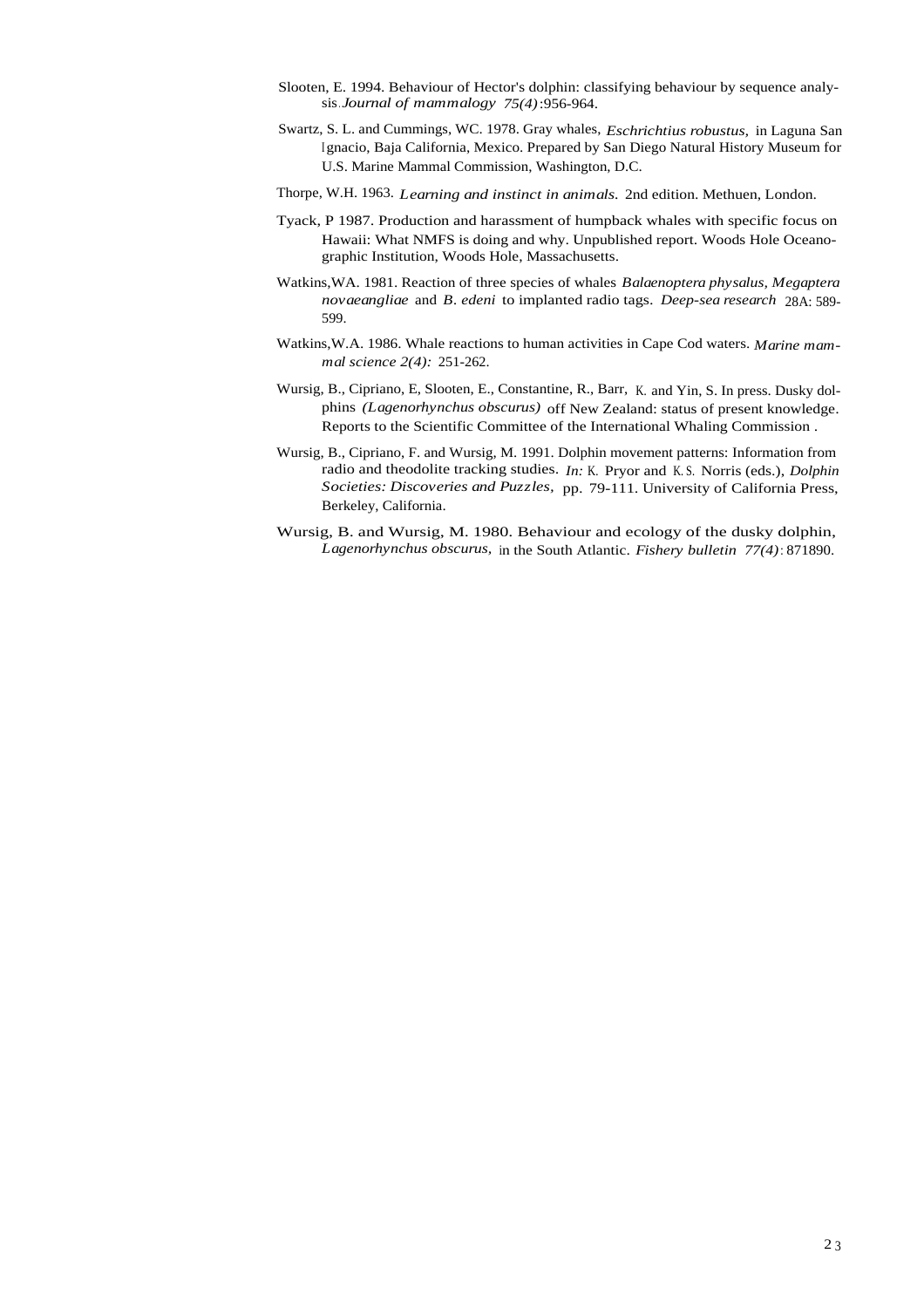

**Figure 1** . Map of the Kaikoura study site showing Ota Matu Lookout Point (where behavioural observations of dolphin pods were made) and water depth contours.



**Figure 2** . Proportion of total observation time that boats were present and absent within 300 m of a focal dolphin pod during the first and second field season.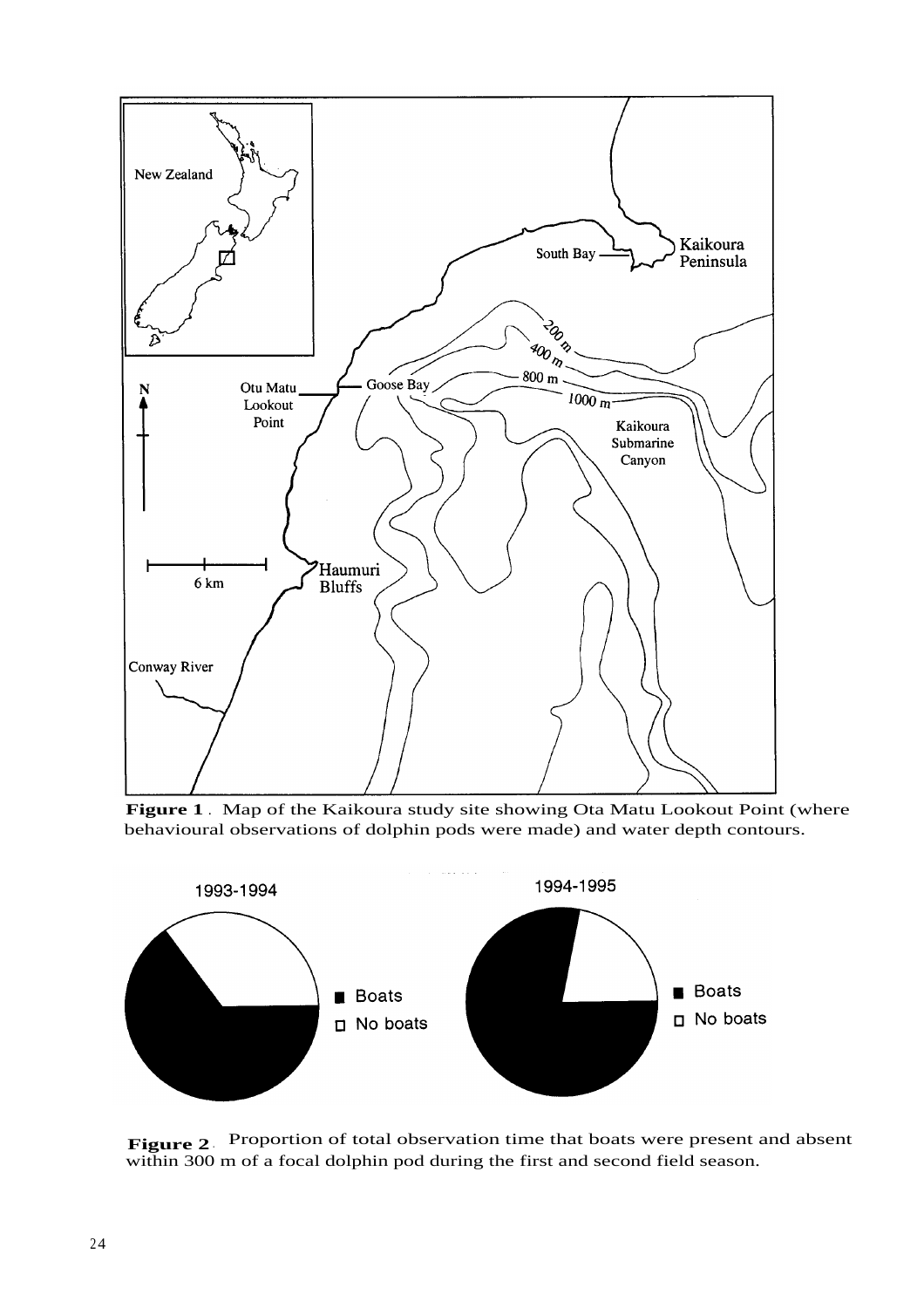

**Figure 3.** Mean number of commercial dolphin and whale watching, fishing and private boats that approached within 300 m of a focal dolphin pod per day during the first (Dec 93 - Mar 94) and second (Dec 94 - Mar 95) field seasons. Error bars are standard errors of the mean. P values represent the probability of the difference occurring by chance. NS = not statistically significant.



**Figure 4.** Proportion of total approaches that commercial dolphin and whale watching, fishing and private boats crossed in front of a dolphin pod or drove fast within 300 m of a dolphin pod.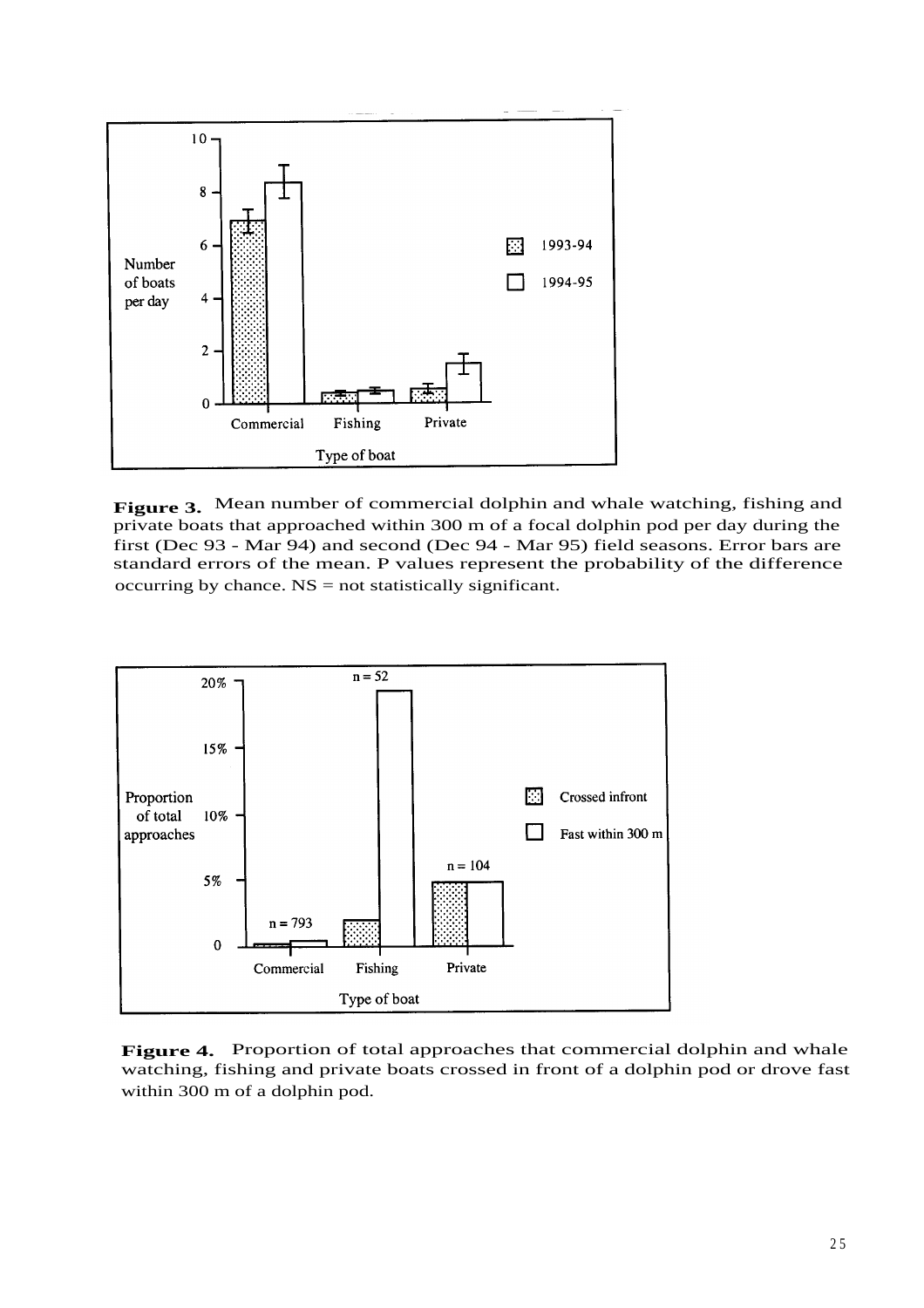

**Figure 5**. Proportion of approaches on which boats drove through a dolphin pod for each type of boat.

**Table 1** . Summary of the differences detectable (with 95% power) in dolphin behaviour between observations made in the presence and absence of boats. 'Detectable differences given as an absolute value due to use of different methods for back-transforming to the original scale.

| <b>Behaviour</b>                   | Detectable difference |
|------------------------------------|-----------------------|
| Dispersion (m)                     | 58%                   |
| Dolphin density                    | 59%                   |
| Speed (m/s)                        | 21%                   |
| Number of clean leaps/100 dolphins | 29%                   |
| Number of slaps/100 dolphins       | $1.83*$               |
| Number of directional changes      | >1*                   |

**Table 2**. Summary of the differences detectable (with 95% power) for changes in dolphin behaviour between observations made in the presence of different numbers of boats. \* Detectable differences given as an absolute value due to using different methods for back-transforming to the original scale.

| <b>Behaviour</b>                   | Detectable differences |
|------------------------------------|------------------------|
| Dispersion                         | 48%                    |
| Dolphin density                    | 53%                    |
| Speed                              | 16%                    |
| Number of directional changes      | $>1*$                  |
| Number of clean leaps/100 dolphins | 200%                   |
| Number of slaps/100 dolphins       | $1.39*$                |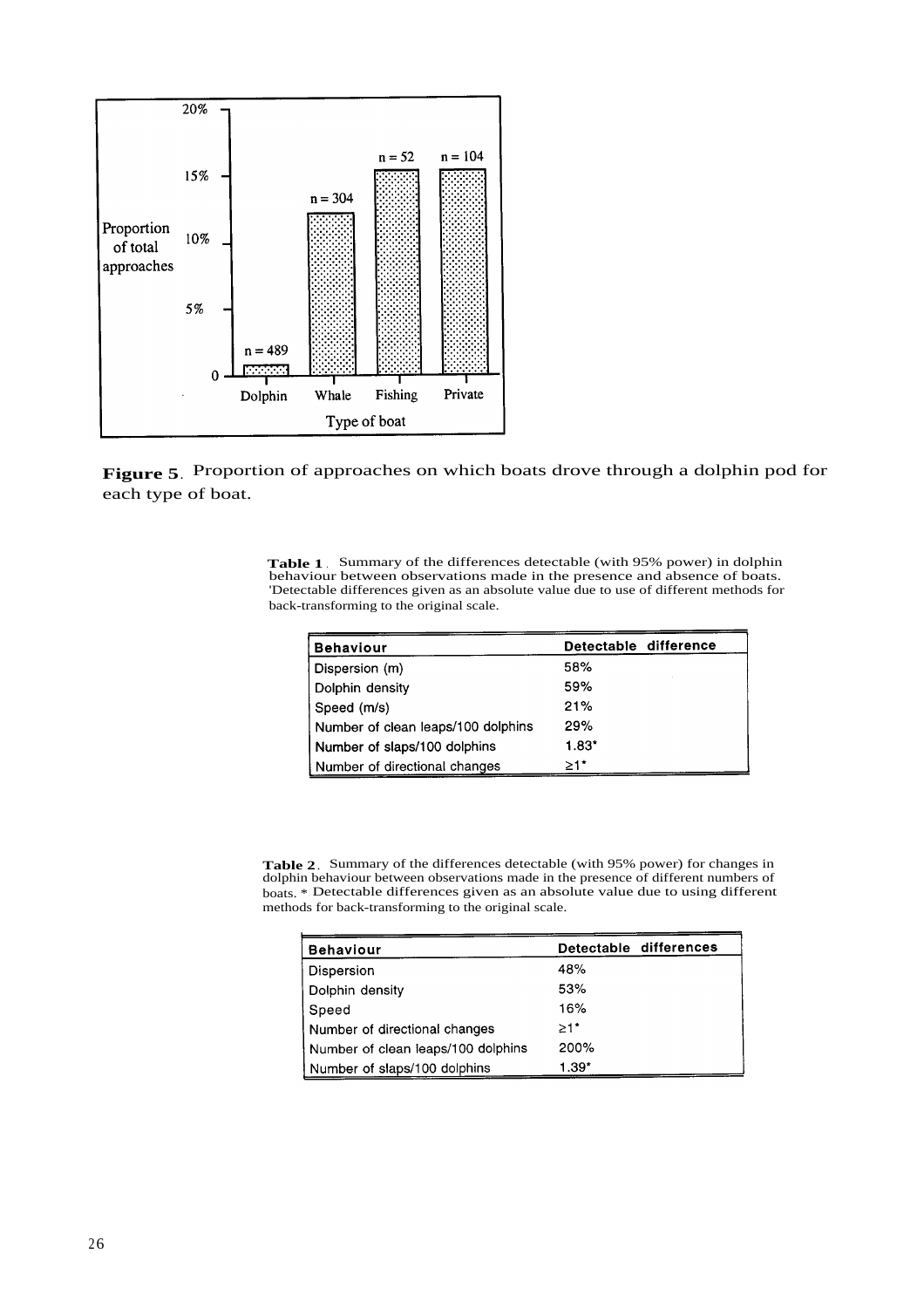

**Figure 6** . Dolphin behaviour (a) pod dispersion, b) dolphin density (number of dolphins per m2), c) speed (m/s), d) number of directional changes, e) number of clean leaps per 100 dolphins and f) number of slaps per 100 dolphins) in the presence and absence of boats during different time blocks. Each time block represents a two-hour period with the first block beginning at sunrise. Time blocks 5 and 6 are combined for a) to d) and time blocks 4 and 5 are combined for e) and f). Error bars represent standard error of the mean.